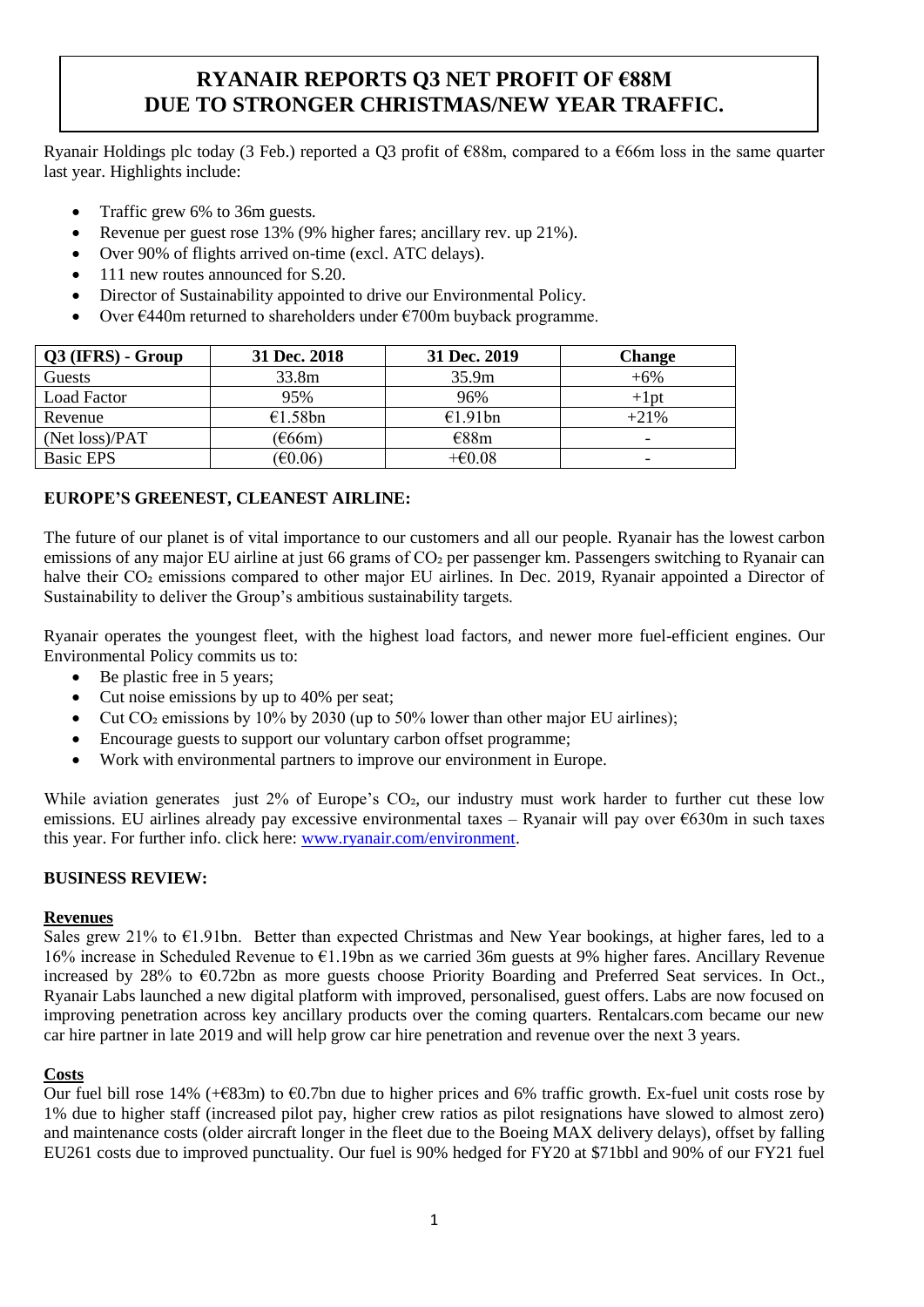is now hedged at \$61bbl, delivering over €100m fuel savings into FY21. We continue to negotiate attractive growth deals as airports compete to win Ryanair's very limited traffic growth.

### **Group Airlines**

The Group airlines continue to grow. In Q3 Buzz increased its fleet to 32 B737s and expanded outside Poland with new bases in Prague and Budapest. Buzz will grow its fleet to 50 B737s for S.20, with 7 aircraft in Polish charter operations and 43 operating scheduled flying for Ryanair.

Lauda continues to underperform with fares much lower than expected, despite strong traffic growth and high load factors. As announced on 10 Jan., this is a direct result of intense price competition with Lufthansa subsidiaries in both Germany and Austria. While Lauda will now carry 6.5m guests in FY20, average fares are well below those of other Group airlines. Lauda's management is implementing a new cost cutting plan and is improving penetration on ancillary products. Lauda will grow its fleet from 23 to 38 A320s by S.20 with increased capacity in Vienna and a new base in Zadar.

Malta Air continues to grow strongly and has taken over the Group's French, German, Italian and Maltese bases. Its fleet will grow to 120 aircraft by S.20.

Ryanair DAC saw its fleet reduced to 360 B737s in Q3 as both Buzz and Malta Air took over more flight operations for the Group. Armenia became the newest destination in Jan. Regrettably the Boeing MAX delivery delays mean that Ryanair DAC had to close a number of loss-making winter bases leading to some crew redundancies in Spain, Germany and Sweden. We have endeavoured to minimise job losses through base transfers & seasonal bases and continue to work with our people, their unions and our airports to finalise this process.

## **Boeing MAX update**

Delivery of the Group's first Boeing 737-MAX-200 aircraft has been repeatedly delayed from Q2 2019. It is now likely that our first MAX aircraft will not deliver until Sept. or Oct. 2020. The requirement for MAX simulator training will also slow down the delivery of backlogged aircraft and new deliveries. But we believe that these "gamechanger" aircraft (with 4% more seats, burn 16% less fuel), when delivered, will transform our cost base and our business for the next decade. Due to these delivery delays, we won't see any of these cost savings until late FY21. As a direct result of these delivery delays, we plan to extend our 200m p.a. passenger target by at least one or two years to FY25 or FY26.

### **Balance Sheet & Shareholder Returns**

Ryanair's BBB+ rated balance sheet is one of the strongest in the industry. 70% of our aircraft are debt free. This allows us to grow while weaker airlines collapse, sell or retrench in the current challenging market. We have returned €440m to shareholders under our current €700m share buyback programme. Despite the share buyback and the impact of IFRS 16 (€230m), net debt was just over  $\epsilon$ 700m at period end. Due to the uncertainty surrounding the Boeing MAX aircraft deliveries, peak Capex and maturing bonds in 2021, the Board has decided to extend the current  $\epsilon$ 700m buyback programme until the end of July.

# **Outlook**

As announced on 10 Jan., Ryanair's FY20 PAT guidance has risen to a range of  $\epsilon$ 0.95bn to  $\epsilon$ 1.05bn thanks to stronger Christmas and New Year travel bookings, at better than expected fares. Q4 forward bookings are 1% ahead of this time last year at slightly better than expected average fares and we now expect full year traffic to grow by 8% to 154m guests. Ancillary revenues continue to grow, but at a slower rate having annualised the cabin bag changes in Nov. This will support full-year revenue per guest growth of between  $+3\%$  to  $+4\%$ . The full year fuel bill will rise by  $\epsilon$ 440m and ex-fuel unit costs will increase by approx. 2%. On the basis of current trading, Ryanair expects to finish close to the midpoint of the new PAT guidance range. This guidance is heavily dependent on close-in Q4 fares and the absence of any security events.

# **ENDS**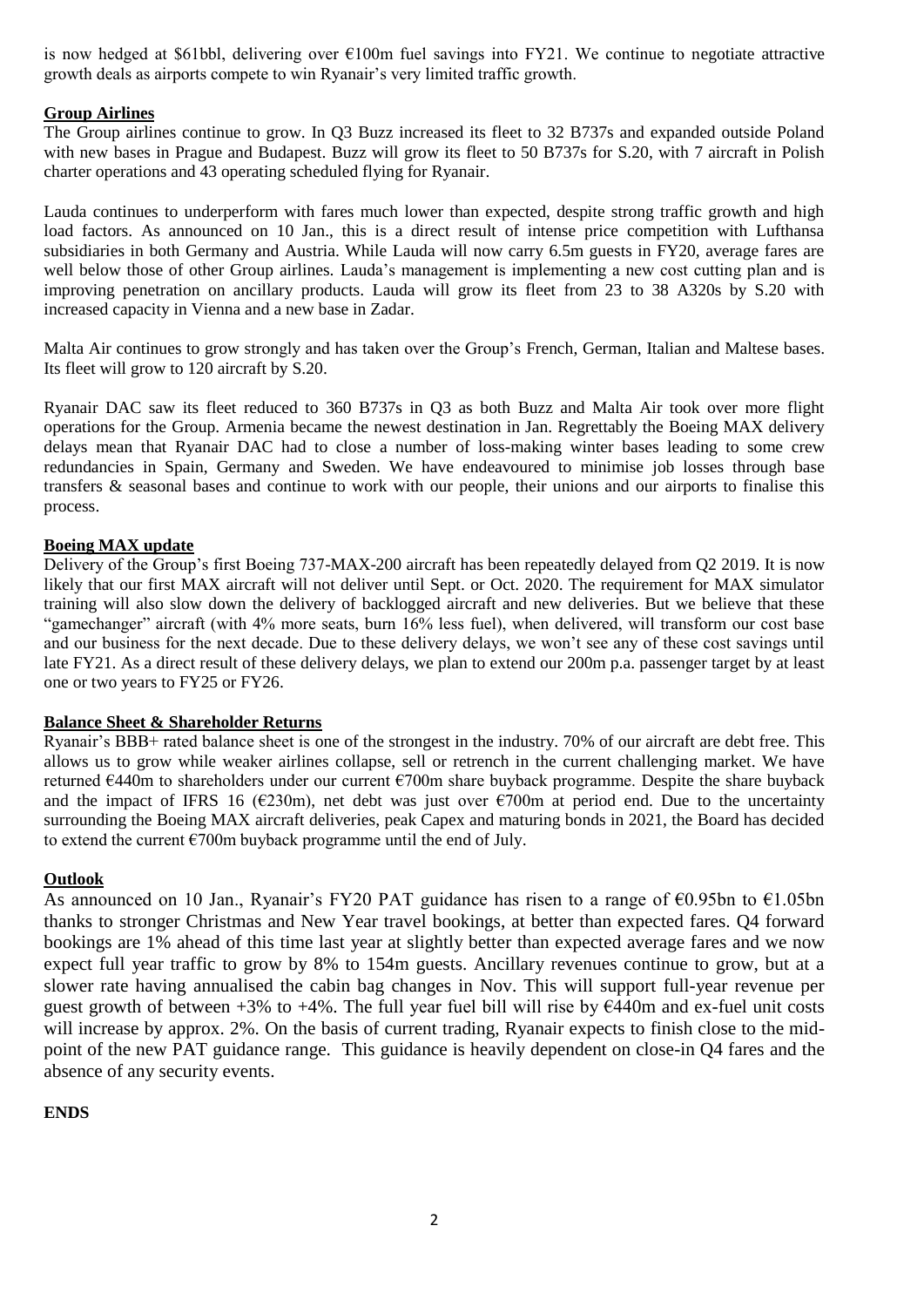Neil Sorahan Ryanair Holdings plc **Tel: +353-1-9451212** Piaras Kelly Edelman **Tel: +353-1-6789333**

*Ryanair Holdings plc, Europe's largest airline group, is the parent company of Buzz, Lauda, Malta Air & Ryanair DAC. Carrying 154m guests p.a. on more than 2,400 daily flights from 82 bases, the group connects over 200 destinations in 40 countries on a fleet of over 470 aircraft, with a further 210 Boeing 737s on order, which will enable the Ryanair Group to lower fares and grow traffic to 200m p.a. by FY25. Ryanair has a team of over 19,000 highly skilled aviation professionals delivering Europe's No.1 on-time performance, and an industry leading 34-year safety record. Ryanair is Europe's greenest cleanest airline group and customers switching to fly Ryanair can reduce their CO₂ emissions by up to 50% compared to the other Big 4 EU major airlines.*

*Certain of the information included in this release is forward looking and is subject to important risks and uncertainties that could cause actual results*  to differ materially. It is not reasonably possible to itemise all of the many factors and specific events that could affect the outlook and results of an *airline operating in the European economy. Among the factors that are subject to change and could significantly impact Ryanair's expected results are the airline pricing environment, fuel costs, competition from new and existing carriers, market prices for the replacement of aircraft, costs associated with environmental, safety and security measures, actions of the Irish, U.K., European Union ("EU") and other governments and their respective regulatory agencies, uncertainties surrounding Brexit, weather related disruptions, ATC strikes and staffing related disruptions, delays in the delivery of contracted aircraft, fluctuations in currency exchange rates and interest rates, airport access and charges, labour relations, the economic environment of the airline industry, the general economic environment in Ireland, the UK and Continental Europe, the general willingness of passengers to travel and other economics, social and political factors and unforeseen security events.*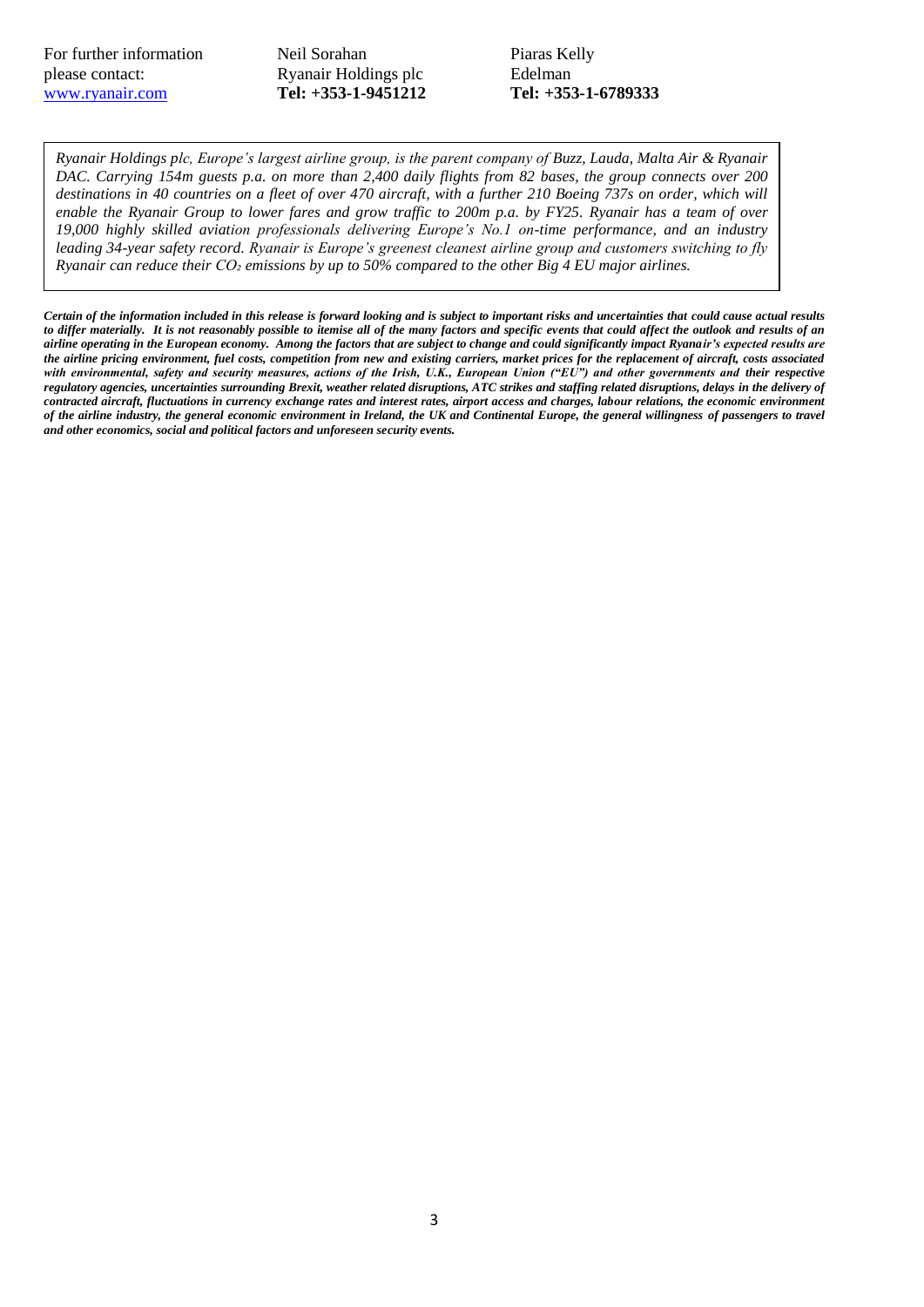# **Ryanair Holdings plc and Subsidiaries**  *Condensed Consolidated Interim Balance Sheet as at December 31, 2019 (unaudited)*

|                                            | At Dec 31, | At Mar 31, |
|--------------------------------------------|------------|------------|
|                                            | 2019       | 2019       |
| <b>Note</b>                                | €M         | €M         |
| <b>Non-current assets</b>                  |            |            |
| Property, plant and equipment<br>10        | 9,777.3    | 9,029.6    |
| Right-of-use asset<br>1                    | 224.4      |            |
| Intangible assets                          | 146.4      | 146.4      |
| Derivative financial instruments<br>12     | 255.8      | 227.5      |
| Deferred tax<br>4                          | 88.7       | 43.2       |
| <b>Total non-current assets</b>            | 10,492.6   | 9,446.7    |
|                                            |            |            |
| <b>Current assets</b>                      |            |            |
| Inventories                                | 5.1        | 2.9        |
| Other assets                               | 296.4      | 238.0      |
| Assets held for sale<br>11                 | 98.7       |            |
| Trade receivables                          | 74.6       | 59.5       |
| Derivative financial instruments<br>12     | 281.6      | 308.7      |
| Restricted cash                            | 34.4       | 34.9       |
| Financial assets: cash > 3 months          | 1,421.0    | 1,484.4    |
| Cash and cash equivalents                  | 2,156.6    | 1,675.6    |
| <b>Total current assets</b>                |            |            |
|                                            | 4,368.4    | 3,804.0    |
|                                            |            |            |
| <b>Total assets</b>                        | 14,861.0   | 13,250.7   |
|                                            |            |            |
| <b>Current liabilities</b>                 |            |            |
| Provisions                                 | 54.6       |            |
| Trade payables                             | 1,601.8    | 573.8      |
| Accrued expenses and other liabilities     | 1,963.1    | 2,992.1    |
| <b>Current lease liability</b><br>1        | 71.6       |            |
| Current maturities of debt                 | 255.3      | 309.4      |
| Derivative financial instruments<br>12     | 16.4       | 189.7      |
| Current tax<br>4                           | 101.5      | 31.6       |
| <b>Total current liabilities</b>           | 4,064.3    | 4,096.6    |
|                                            |            |            |
| <b>Non-current liabilities</b>             |            |            |
| Provisions                                 | 54.4       | 135.6      |
| Derivative financial instruments<br>12     | 5.7        | 8.0        |
| Deferred tax<br>4                          | 482.7      | 460.6      |
| Non-current lease liability<br>1           | 159.3      |            |
| Non-current maturities of debt             | 3,836.9    | 3,335.0    |
| <b>Total non-current liabilities</b>       | 4,539.0    | 3,939.2    |
|                                            |            |            |
| <b>Shareholders' equity</b>                |            |            |
| Issued share capital<br>13                 | 6.6        | 6.8        |
| Share premium account                      | 731.4      | 719.4      |
| Other undenominated capital<br>13          | 3.4        | 3.2        |
| Retained earnings<br>13                    | 5,044.4    | 4,181.9    |
| Other reserves                             | 471.9      | 303.6      |
| <b>Shareholders' equity</b>                | 6,257.7    | 5,214.9    |
|                                            |            |            |
| Total liabilities and shareholders' equity | 14,861.0   | 13,250.7   |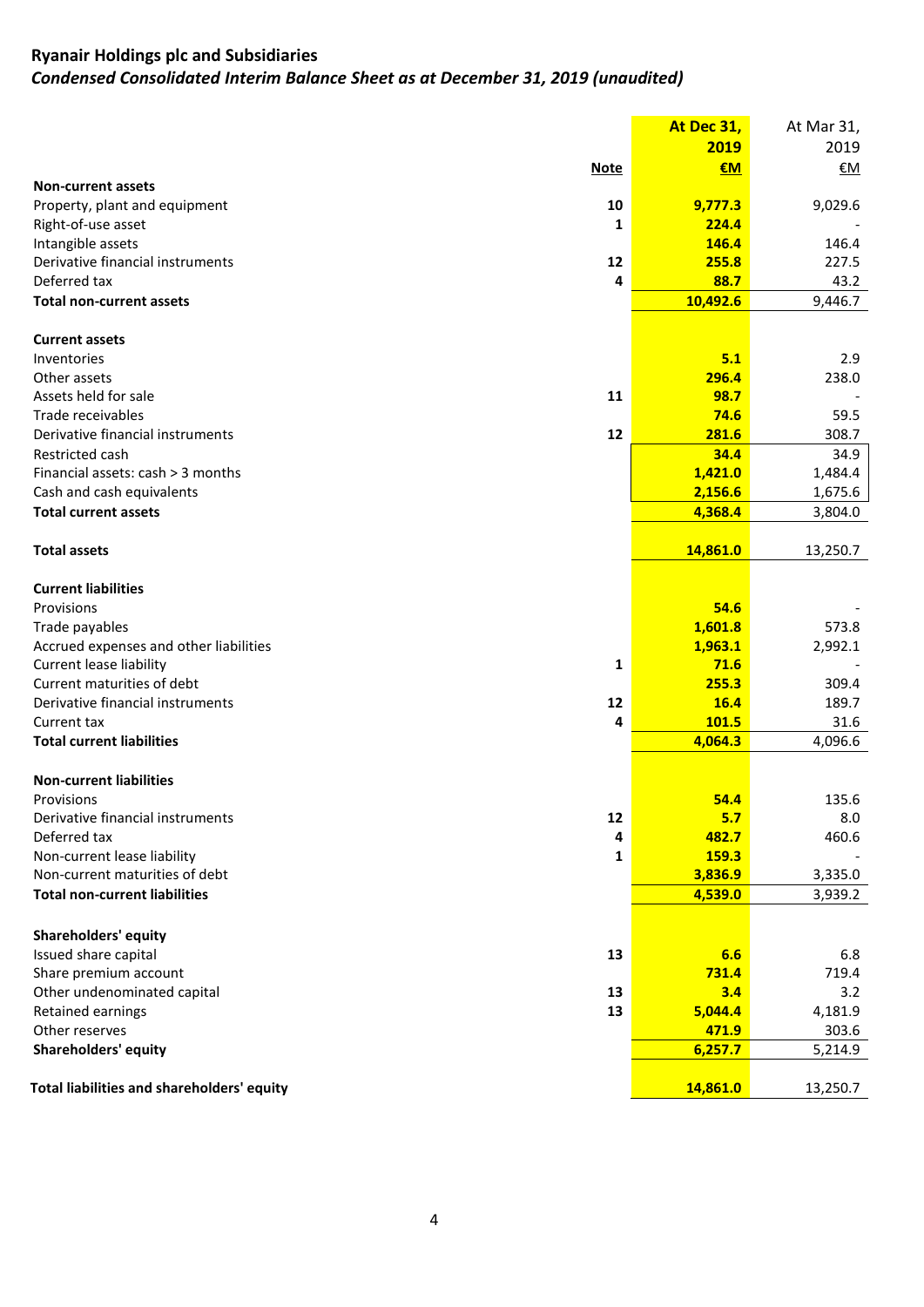# **Ryanair Holdings plc and Subsidiaries**

*Condensed Consolidated Interim Income Statement for the Quarter ended December 31, 2019 (unaudited)*

|                                                                              |               | <b>IFRS</b> | <b>IFRS</b> |
|------------------------------------------------------------------------------|---------------|-------------|-------------|
|                                                                              |               | Q3 Dec 31,  | Q3 Dec 31,  |
|                                                                              | Change        | 2019        | 2018        |
| <b>Note</b>                                                                  | $\frac{9}{6}$ | €M          | €M          |
| <b>Operating revenues</b>                                                    |               |             |             |
| Scheduled revenues                                                           | $+16%$        | 1,186.0     | 1,020.9     |
| Ancillary revenues                                                           | $+28%$        | 720.0       | 560.5       |
| <b>Total operating revenues</b>                                              | $+21%$        | 1,906.0     | 1,581.4     |
|                                                                              |               |             |             |
| <b>Operating expenses</b>                                                    |               |             |             |
| Fuel and oil                                                                 | $-14%$        | 686.0       | 602.6       |
| Airport and handling charges                                                 | $-7%$         | 272.7       | 254.5       |
| Staff costs                                                                  | $-11%$        | 276.5       | 249.5       |
| Route charges                                                                |               | 180.4       | 180.3       |
| Depreciation                                                                 | $-17%$        | 190.4       | 162.7       |
| Marketing, distribution and other                                            | $+4%$         | 137.4       | 143.5       |
| Maintenance, materials and repairs                                           | $-58%$        | 63.7        | 40.4        |
| Aircraft rentals                                                             | +52%          | 7.6         | 15.9        |
| <b>Total operating expenses</b>                                              | $-10%$        | 1,814.7     | 1,649.4     |
| <b>Operating profit/(loss)</b>                                               | +234%         | 91.3        | (68.0)      |
| Other income/(expense)                                                       |               |             |             |
| Net finance expense                                                          | $+20%$        | (11.3)      | (14.2)      |
| Foreign exchange gain/(loss)                                                 | $+214%$       | 1.6         | (1.4)       |
| <b>Total other (expense)</b>                                                 | +38%          | (9.7)       | (15.6)      |
|                                                                              |               |             |             |
| Profit/(loss) before tax                                                     | +198%         | 81.6        | (83.6)      |
|                                                                              |               |             |             |
| Tax credit<br>4                                                              | $-65%$        | 6.2         | 17.5        |
| Profit/(loss) for the quarter - all attributable to equity holders of parent |               | 87.8        | (66.1)      |
|                                                                              |               |             |             |
| Earnings per ordinary share $(\epsilon)$                                     |               |             |             |
| 9<br><b>Basic</b>                                                            |               | 0.0791      | (0.0583)    |
| 9<br>Diluted                                                                 |               | 0.0784      | (0.0580)    |
| Weighted ave. no. ord. shares (in Ms)                                        |               |             |             |
| <b>Basic</b><br>9                                                            |               | 1,109.6     | 1,133.5     |
| 9<br><b>Diluted</b>                                                          |               | 1,119.2     | 1,139.8     |

\*'+' is favourable and '-' is adverse year-on-year.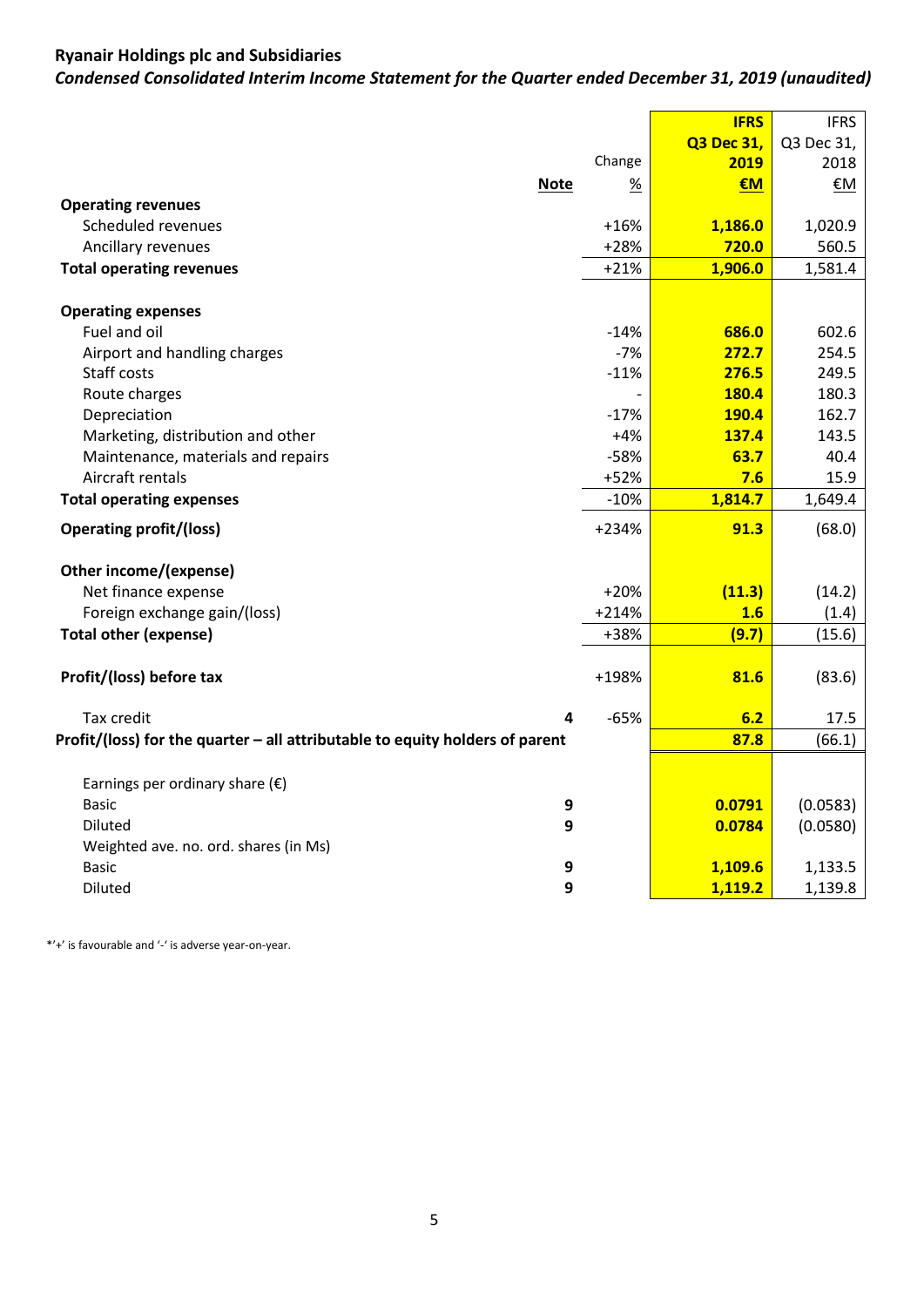# **Ryanair Holdings plc and Subsidiaries**

*Condensed Consolidated Interim Income Statement for the nine months ended December 31, 2019 (unaudited)*

|                                                                           |             |         | <b>IFRS</b>    | <b>IFRS</b>  |
|---------------------------------------------------------------------------|-------------|---------|----------------|--------------|
|                                                                           |             |         | 9 Months       | 9 Months     |
|                                                                           |             |         | <b>Ended</b>   | <b>Ended</b> |
|                                                                           |             |         | <b>Dec 31,</b> | Dec 31,      |
|                                                                           |             | Change  | 2019           | 2018         |
|                                                                           | <b>Note</b> | %       | €M             | <u>€M</u>    |
| <b>Operating revenues</b>                                                 |             |         |                |              |
| Scheduled revenues                                                        |             | $+8%$   | 4,921.0        | 4,568.4      |
| Ancillary revenues                                                        |             | $+28%$  | 2,374.7        | 1,851.0      |
| <b>Total operating revenues</b>                                           |             | $+14%$  | 7,295.7        | 6,419.4      |
| <b>Operating expenses</b>                                                 |             |         |                |              |
| Fuel and oil                                                              |             | $-20%$  | 2,272.9        | 1,900.9      |
| Airport and handling charges                                              |             | $-11%$  | 932.9          | 841.3        |
| Staff costs                                                               |             | $-15%$  | 859.9          | 744.9        |
| Route charges                                                             |             | $-2%$   | 606.4          | 592.2        |
| Depreciation                                                              |             | $-18%$  | 571.5          | 483.8        |
| Marketing, distribution and other                                         |             | $-2%$   | 436.5          | 427.4        |
| Maintenance, materials and repairs                                        |             | $-45%$  | 200.9          | 138.4        |
| Aircraft rentals                                                          |             | +35%    | 35.1           | 54.0         |
| <b>Total operating expenses</b>                                           |             | $-14%$  | 5,916.1        | 5,182.9      |
| <b>Operating profit</b>                                                   |             | $+12%$  | 1,379.6        | 1,236.5      |
| Other income/(expense)                                                    |             |         |                |              |
| Net finance expense                                                       |             | $+16%$  | (38.0)         | (45.3)       |
| Share of associate losses                                                 |             | $+100%$ |                | (9.8)        |
| Foreign exchange (loss)                                                   |             | +60%    | (0.6)          | (1.5)        |
| <b>Total other (expense)</b>                                              |             | $+32%$  | (38.6)         | (56.6)       |
|                                                                           |             |         |                |              |
| Profit before tax                                                         |             | $+14%$  | 1,341.0        | 1,179.9      |
| Tax (expense) on profit                                                   | 4           | -6%     | (100.6)        | (95.3)       |
| Profit for the nine months - all attributable to equity holders of parent |             | $+14%$  | 1,240.4        | 1,084.6      |
|                                                                           |             |         |                |              |
| Earnings per ordinary share $(\epsilon)$                                  |             |         |                |              |
| <b>Basic</b>                                                              | 9           | $+17%$  | 1.1077         | 0.9457       |
| Diluted                                                                   | 9           | $+17%$  | 1.1026         | 0.9388       |
| Weighted ave. no. of ord. shares (in Ms)                                  |             |         |                |              |
| <b>Basic</b>                                                              | 9           |         | 1,119.8        | 1,146.9      |
| Diluted                                                                   | 9           |         | 1,125.0        | 1,155.3      |

\*"+" is favourable and "-" is adverse year-on-year.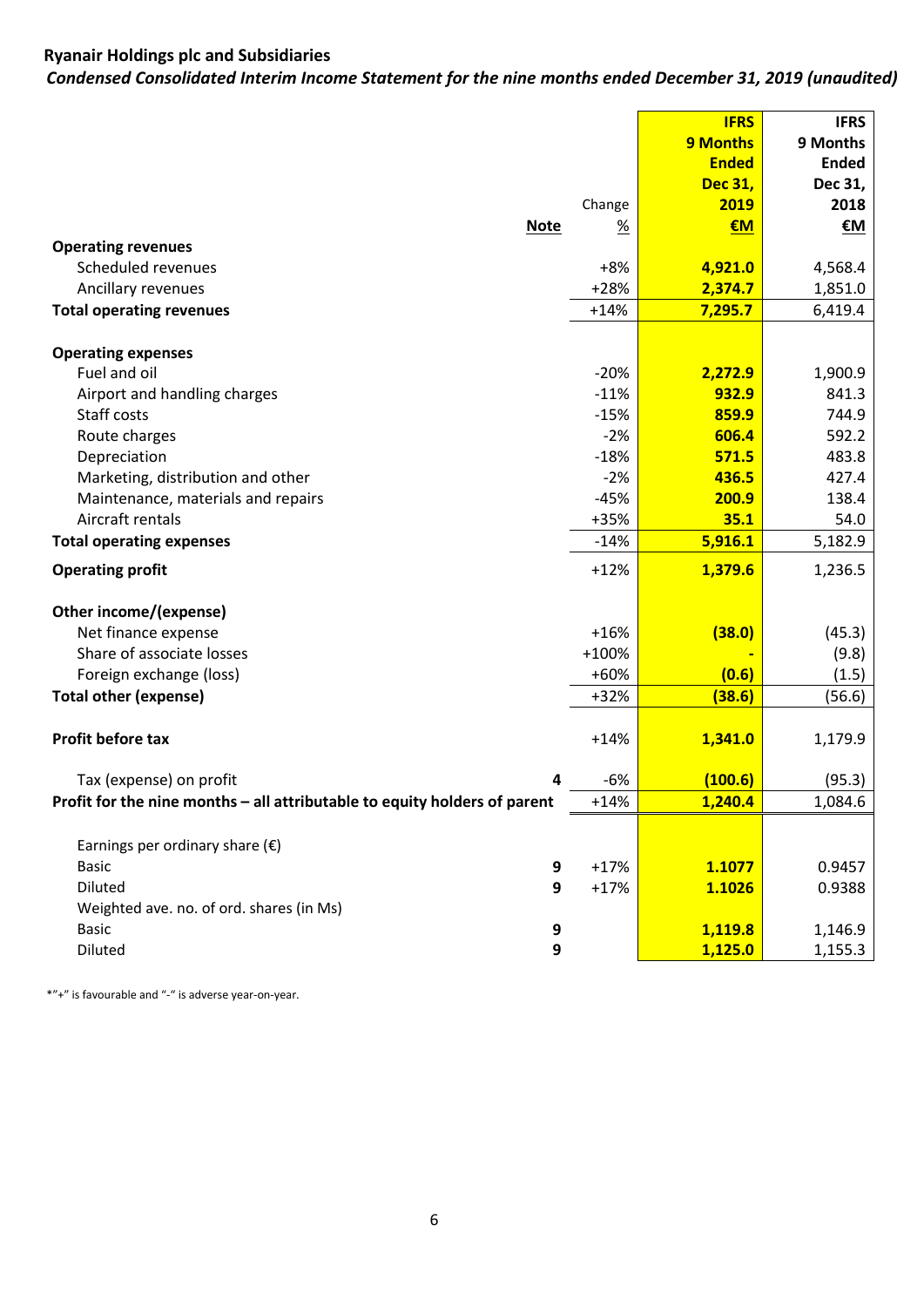# **Ryanair Holdings plc and Subsidiaries**  *Condensed Consolidated Interim Statement of Comprehensive Income for the quarter ended December 31, 2019 (unaudited)*

|                                                                                    | <b>Q3 Dec 31.</b> | Q3 Dec 31, |
|------------------------------------------------------------------------------------|-------------------|------------|
|                                                                                    | 2019              | 2018       |
|                                                                                    | €M                | <u>€M</u>  |
|                                                                                    |                   |            |
| Profit/(loss) for the quarter                                                      | 87.8              | (66.1)     |
|                                                                                    |                   |            |
| Other comprehensive income:                                                        |                   |            |
| Items that are or may be reclassified to profit or loss:                           |                   |            |
| Cash flow hedge reserve movements:                                                 |                   |            |
| Net movement in cash flow hedge reserve                                            | (51.7)            | (509.3)    |
| Other comprehensive income for the quarter, net of income tax                      | (51.7)            | (509.3)    |
|                                                                                    |                   |            |
| Total comprehensive income for the quarter - all attributable to equity holders of |                   |            |
| parent                                                                             | 36.1              | (575.4)    |

# **Ryanair Holdings plc and Subsidiaries**

*Condensed Consolidated Interim Statement of Comprehensive Income for the nine months ended December 31, 2019 (unaudited)*

|                                                                                        | 9 months       | 9 months |
|----------------------------------------------------------------------------------------|----------------|----------|
|                                                                                        | <b>Ended</b>   | Ended    |
|                                                                                        | <b>Dec 31.</b> | Dec 31,  |
|                                                                                        | 2019           | 2018     |
|                                                                                        | $\epsilon$ M   | €Μ       |
|                                                                                        |                |          |
| <b>Profit for the nine months</b>                                                      | 1.240.4        | 1,084.6  |
|                                                                                        |                |          |
| Other comprehensive income:                                                            |                |          |
| Items that are or may be reclassified to profit or loss:                               |                |          |
| Cash flow hedge reserve movements:                                                     |                |          |
| Net movement in cash flow hedge reserve                                                | <b>164.8</b>   | 134.0    |
| Other comprehensive income for the nine months, net of income tax                      | <b>164.8</b>   | 134.0    |
|                                                                                        |                |          |
| Total comprehensive income for the nine months - all attributable to equity holders of |                |          |
| parent                                                                                 | 1.405.2        | 1,218.6  |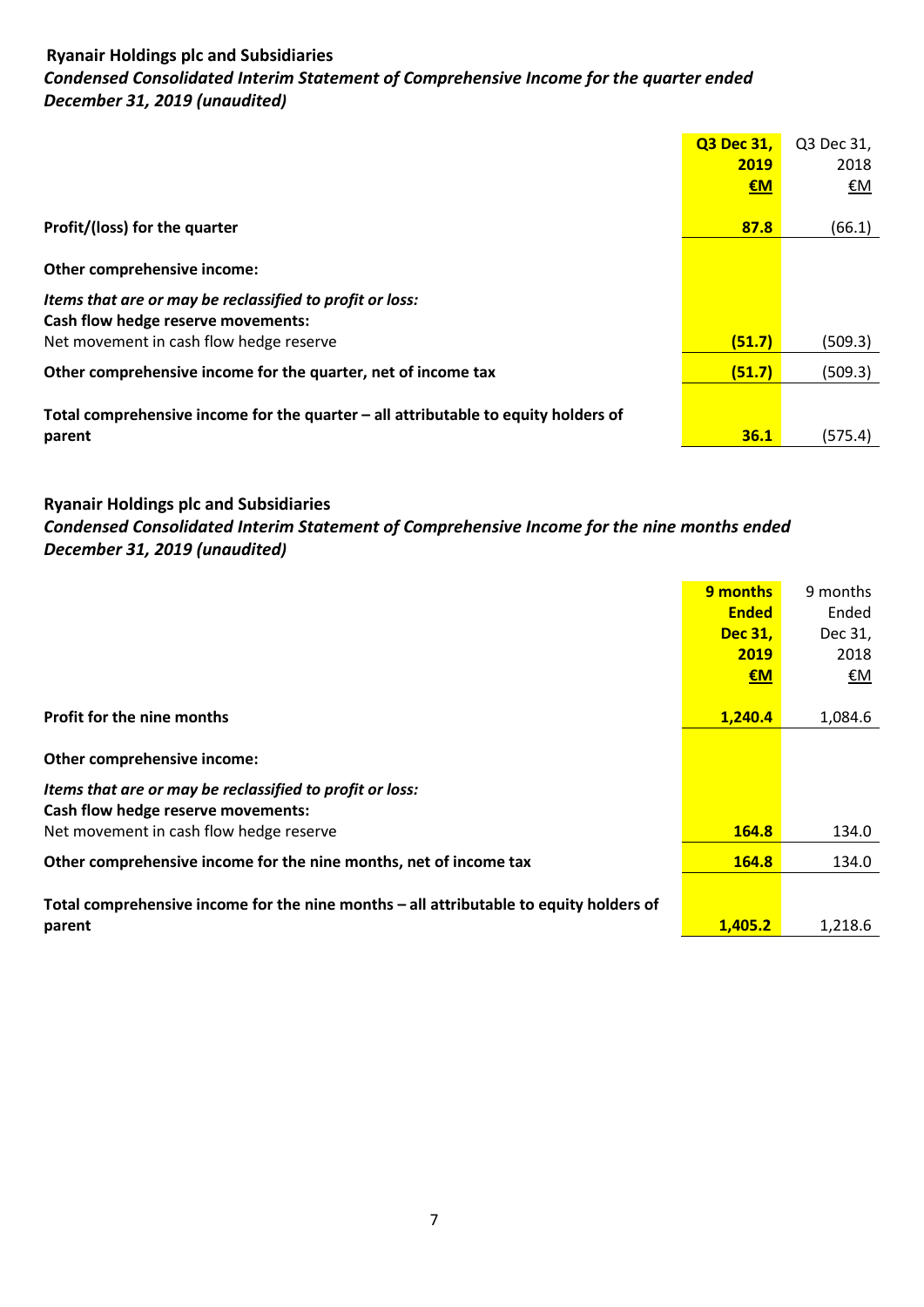# **Ryanair Holdings plc and Subsidiaries** *Condensed Consolidated Interim Statement of Cash Flows for the nine months ended December 31, 2019 (unaudited)*

|                                                                             | <b>9 Months</b> | 9 Months   |
|-----------------------------------------------------------------------------|-----------------|------------|
|                                                                             | <b>Ended</b>    | Ended      |
|                                                                             | Dec 31,         | Dec 31,    |
|                                                                             | 2019            | 2018       |
| <b>Note</b>                                                                 | €M              | €M         |
| <b>Operating activities</b>                                                 |                 |            |
| Profit after tax                                                            | 1,240.4         | 1,084.6    |
| Adjustments to reconcile profit after tax to net cash provided by operating |                 |            |
| <i>activities</i>                                                           |                 |            |
| Depreciation                                                                | 571.5           | 483.8      |
| Increase in inventories                                                     | (2.2)           | (2.7)      |
| Tax expense on profit                                                       | 100.6           | 95.3       |
| Share based payments                                                        | 5.9             | 7.5        |
| Increase in intangible assets                                               |                 | (99.6)     |
| Increase in trade receivables                                               | (15.1)          | (16.3)     |
| Increase in other assets                                                    | (58.1)          | (0.2)      |
| Increase in trade payables                                                  | 1,028.0         | 69.8       |
| Decrease in accrued expenses                                                | (1,029.6)       | (994.0)    |
| Decrease in other creditors                                                 |                 | (2.8)      |
| Decrease in provisions                                                      | (26.6)          | (4.5)      |
| Increase in net finance expense                                             | 4.5             | 1.6        |
| Share of equity accounted investment's loss                                 |                 | 9.8        |
| Tax paid                                                                    | (75.3)          | (71.0)     |
| Net cash provided by operating activities                                   | 1,744.0         | 561.3      |
| <b>Investing activities</b>                                                 |                 |            |
| Capital expenditure - purchase of property, plant and equipment             | (1, 375.1)      | (1, 188.8) |
| Decrease in restricted cash                                                 | 0.5             |            |
| Decrease in financial assets: cash > 3 months                               | 63.4            | 770.8      |
| Investment in associate                                                     |                 | (32.0)     |
| Cash acquired with subsidiary undertakings                                  |                 | 7.0        |
| Net cash (used in) investing activities                                     | (1, 311.2)      | (443.0)    |
|                                                                             |                 |            |
| <b>Financing activities</b>                                                 |                 |            |
| Shareholder returns (net of tax)<br>13                                      | (371.5)         | (560.5)    |
| Net proceeds from shares issued                                             | <b>12.0</b>     |            |
| Proceeds from long term borrowings                                          | 750.0           |            |
| Repayments of long term borrowings                                          | (296.4)         | (236.3)    |
| Lease liabilities paid                                                      | (45.9)          |            |
| Net cash from/(used) in financing activities                                | 48.2            | (796.8)    |
|                                                                             |                 |            |
| Increase/(decrease) in cash and cash equivalents                            | 481.0           | (678.5)    |
| Cash and cash equivalents at beginning of the period                        | 1,675.6         | 1,515.0    |
| Cash and cash equivalents at end of the period                              | 2,156.6         | 836.5      |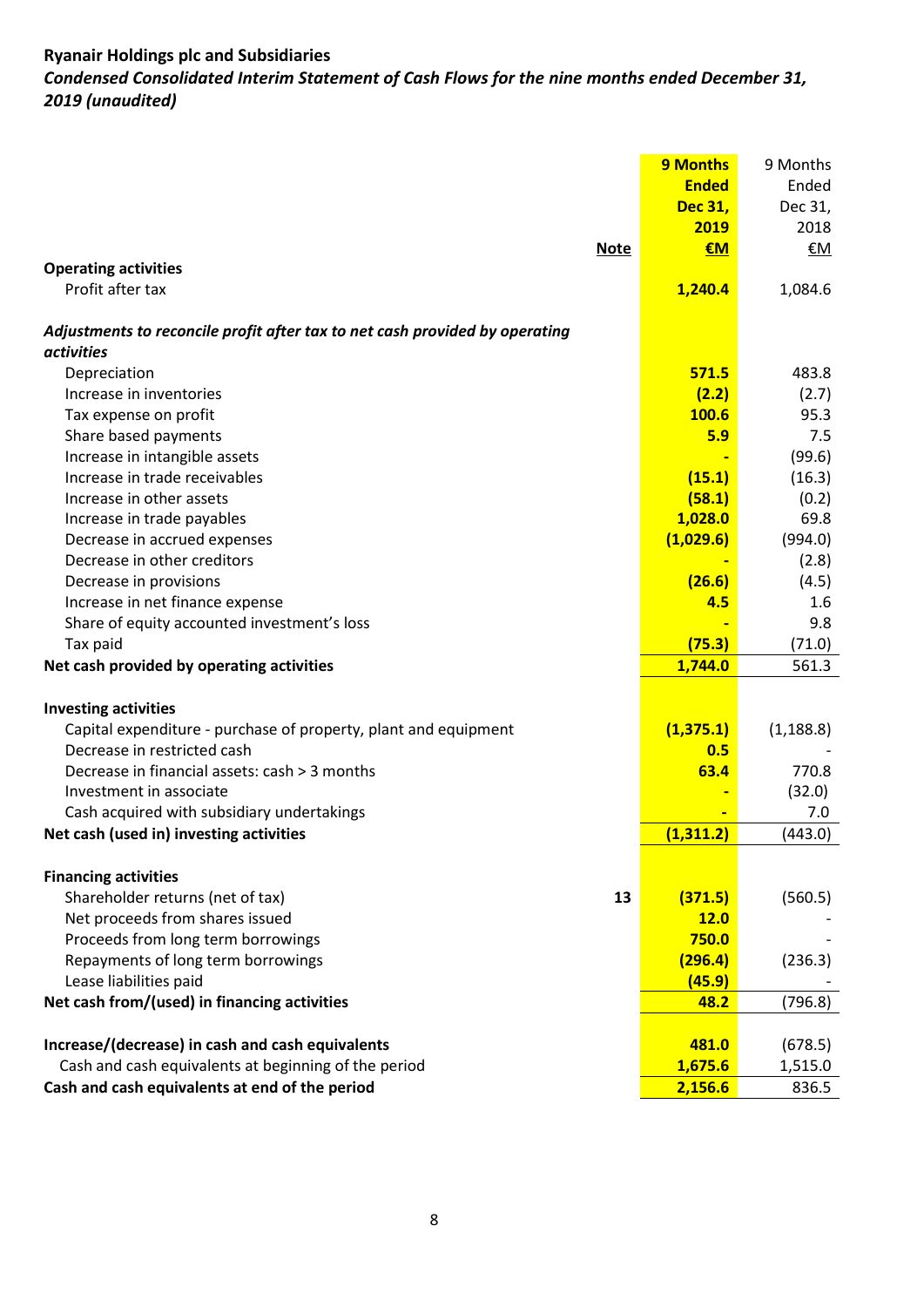# **Ryanair Holdings plc and Subsidiaries**  *Condensed Consolidated Interim Statement of Changes in Shareholders' Equity for the nine months ended December 31, 2019 (unaudited)*

|                                                                                                  | Ordinary<br><b>Shares</b><br>M | Issued<br><b>Share</b><br>Capital<br><u>€M</u> | <b>Share</b><br>Premium<br><b>Account</b><br>€М | <b>Retained</b><br><b>Earnings</b><br>€M | Other<br>Undenom.<br>Capital<br>€M | <b>Hedging</b><br>€Μ | Other<br><b>Reserves</b><br>€М | Total<br><u>€M</u> |
|--------------------------------------------------------------------------------------------------|--------------------------------|------------------------------------------------|-------------------------------------------------|------------------------------------------|------------------------------------|----------------------|--------------------------------|--------------------|
| Balance at March 31, 2018                                                                        | 1,171.2                        | 7.0                                            | 719.4                                           | 4,077.9                                  | 3.0                                | (359.7)              | 21.3                           | 4,468.9            |
| Adjustment on initial application of IFRS<br>15 (net of tax)                                     |                                |                                                |                                                 | (249.4)                                  |                                    |                      |                                | (249.4)            |
| Adj. balance at March 31, 2018                                                                   | 1,171.2                        | 7.0                                            | 719.4                                           | 3,828.5                                  | 3.0                                | (359.7)              | 21.3                           | 4,219.5            |
| Profit for the nine months                                                                       |                                |                                                |                                                 | 1,084.6                                  |                                    |                      |                                | 1,084.6            |
| Other comprehensive income                                                                       |                                |                                                |                                                 |                                          |                                    |                      |                                |                    |
| Net movements in cash flow reserve                                                               |                                |                                                |                                                 |                                          |                                    | 134.0                |                                | 134.0              |
| Total other comprehensive income                                                                 |                                |                                                |                                                 |                                          |                                    | 134.0                |                                | 134.0              |
| Total comprehensive income                                                                       |                                |                                                |                                                 | 1,084.6                                  |                                    | 134.0                |                                | 1,218.6            |
| Transactions with owners of the                                                                  |                                |                                                |                                                 |                                          |                                    |                      |                                |                    |
| Company recognised directly in equity<br>Share-based payments                                    |                                |                                                |                                                 |                                          |                                    |                      | 7.5                            | 7.5                |
| Repurchase of ordinary equity shares                                                             |                                |                                                |                                                 | (560.5)                                  |                                    |                      |                                | (560.5)            |
| Cancellation of repurchased ordinary                                                             |                                |                                                |                                                 |                                          |                                    |                      |                                |                    |
| shares                                                                                           | (37.8)                         | (0.2)                                          |                                                 | 26.8                                     | 0.2                                |                      |                                | 26.8               |
| <b>Balance at December 31, 2018</b>                                                              | 1,133.4                        | 6.8                                            | 719.4                                           | 4,379.4                                  | 3.2                                | (225.7)              | 28.8                           | 4,911.9            |
| Loss for the three months                                                                        |                                |                                                |                                                 | (199.6)                                  |                                    |                      |                                | (199.6)            |
| Other comprehensive income                                                                       |                                |                                                |                                                 |                                          |                                    |                      |                                |                    |
| Net movements in cash flow reserve                                                               |                                |                                                |                                                 |                                          |                                    | 500.3                |                                | 500.3              |
| Total other comprehensive income                                                                 |                                |                                                |                                                 |                                          |                                    | 500.3                |                                | 500.3              |
| Total comprehensive income                                                                       |                                |                                                |                                                 | (199.6)                                  |                                    | 500.3                |                                | 300.7              |
| Transactions with owners of the<br>Company recognised directly in equity<br>Share-based payments |                                |                                                |                                                 |                                          |                                    |                      | 0.2                            | 0.2                |
| Repurchase of ordinary equity shares                                                             |                                |                                                |                                                 |                                          |                                    |                      |                                |                    |
| Other                                                                                            |                                |                                                |                                                 | 2.1                                      |                                    |                      |                                | 2.1                |
| <b>Balance at March 31, 2019</b>                                                                 | 1,133.4                        | 6.8                                            | 719.4                                           | 4,181.9                                  | 3.2                                | 274.6                | 29.0                           | 5,214.9            |
| Adjustment on initial application of                                                             |                                |                                                |                                                 |                                          |                                    |                      |                                |                    |
| <b>IFRS 16</b>                                                                                   |                                |                                                |                                                 | (9.7)                                    | $\blacksquare$                     |                      |                                | (9.7)              |
| Adj. balance at April 01, 2019                                                                   | 1,133.4                        | 6.8                                            | 719.4                                           | 4,172.2                                  | 3.2                                | 274.6                | 29.0                           | 5,205.2            |
| <b>Profit for the nine months</b>                                                                |                                |                                                |                                                 | 1,240.4                                  |                                    |                      |                                | 1,240.4            |
| Other comprehensive income<br>Net movements in cash flow reserve                                 |                                |                                                |                                                 |                                          |                                    | 164.8                |                                | 164.8              |
| Total other comprehensive income                                                                 |                                |                                                |                                                 |                                          |                                    | 164.8                |                                | 164.8              |
| Total comprehensive income                                                                       |                                |                                                | $\blacksquare$                                  | 1,240.4                                  |                                    | 164.8                |                                | 1,405.2            |
| Transactions with owners of the                                                                  |                                |                                                |                                                 |                                          |                                    |                      |                                |                    |
| <b>Company recognised directly in equity</b>                                                     |                                |                                                |                                                 |                                          |                                    |                      |                                |                    |
| <b>Issue of ordinary equity shares</b>                                                           | 1.9                            |                                                | 12.0                                            |                                          |                                    |                      |                                | 12.0               |
| <b>Share-based payments</b>                                                                      |                                |                                                |                                                 |                                          |                                    |                      | 5.9                            | 5.9                |
| Repurchase of ordinary equity shares<br>Other                                                    |                                |                                                |                                                 | (371.5)<br>0.9                           |                                    |                      |                                | (371.5)<br>0.9     |
| Cancellation of repurchased ordinary                                                             |                                |                                                |                                                 |                                          |                                    |                      |                                |                    |
| shares                                                                                           | (32.3)                         | (0.2)                                          |                                                 |                                          | 0.2                                |                      |                                |                    |
| Transfer of exercised and expired share                                                          |                                |                                                |                                                 |                                          |                                    |                      |                                |                    |
| based awards<br><b>Balance at December 31, 2019</b>                                              |                                |                                                |                                                 | 2.4                                      |                                    |                      | (2.4)                          |                    |
|                                                                                                  | 1,103.0                        | 6.6                                            | 731.4                                           | 5,044.4                                  | 3.4                                | 439.4                | 32.5                           | 6,257.7            |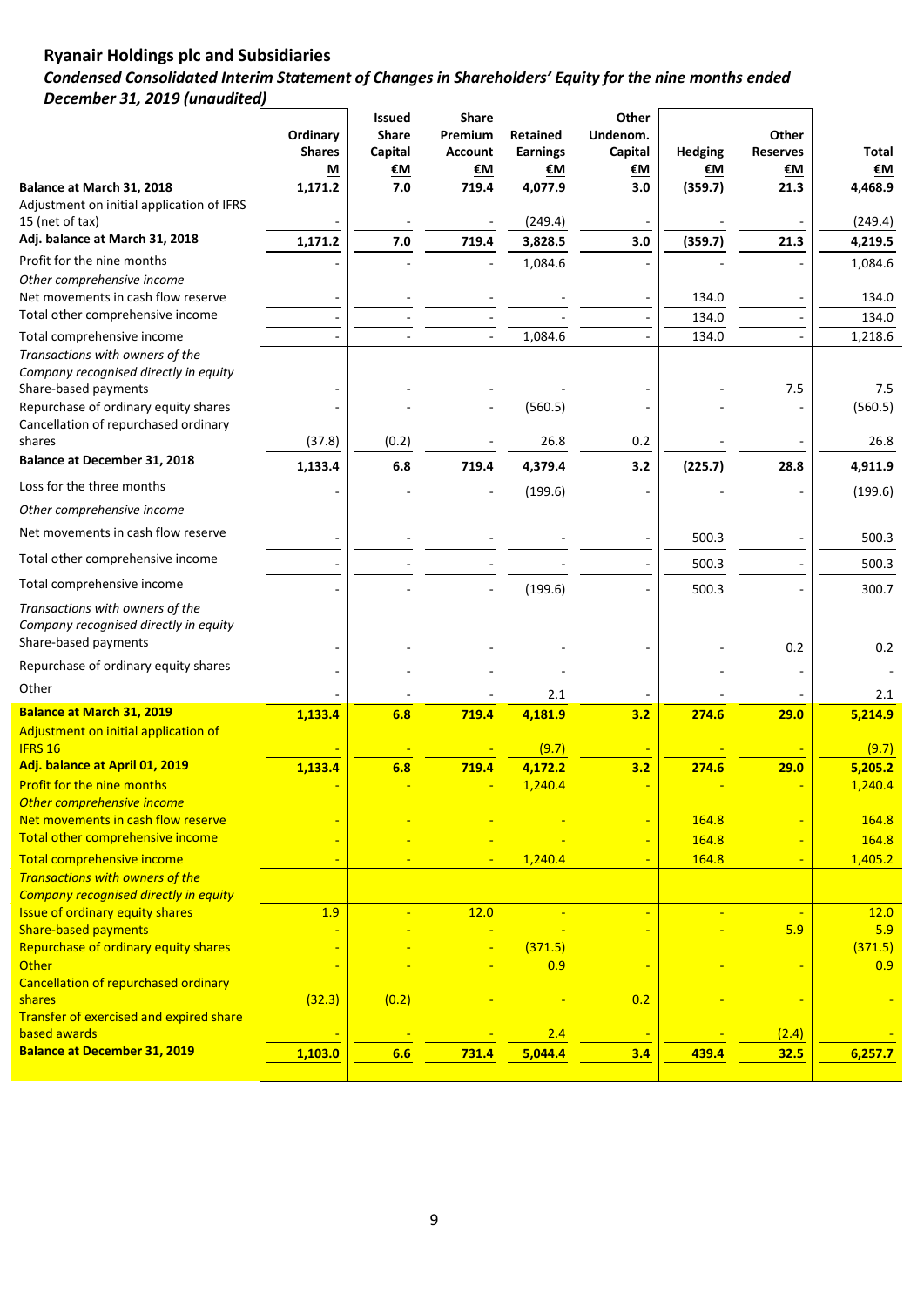# **Ryanair Holdings plc and Subsidiaries**

# **MD&A Quarter Ended December 31, 2019**

### **Income Statement**

### **Scheduled revenues:**

Scheduled revenues increased by **16% to €1,186.0M** due to 6% traffic growth to 35.9M guests and a 9% increase in average fares.

### **Ancillary revenues:**

Ancillary revenues increased by **28% to €720.0M** due to 6% traffic growth and improved uptake of ancillary products, particularly priority boarding and reserved seats.

## **Total Revenue:**

As a result of the above, total revenue increased by **21% to €1,906.0M.**

## **Operating Expenses:**

## **Fuel and oil:**

Fuel and oil increased by **14% to €686.0M** due to higher fuel prices and an 8% increase in flight hours.

## **Airport and handling charges:**

Airport and handling charges increased by **7% to €272.7M** primarily due to a 6% increase in traffic, stronger sterling and new enhanced handling arrangements in Stansted, Spain & Poland.

## **Staff costs:**

Staff costs increased **11% to €276.5M** due to 8% more flight hours, higher crewing ratios and the annualisation of pilot pay increases.

### **Route charges:**

Route charges remained flat at **€180.4M**, with a 6% increase in sectors offset by a decrease in unit rates.

### **Depreciation:**

Depreciation increased **17% to €190.4M** due to higher capitalised maintenance and the impact of IFRS 16 (€15.6M) which was adopted from April 1, 2019.

### **Marketing, distribution and other:**

Marketing, distribution and other reduced by **4% to €137.4M** due to lower EU261 compensation costs.

### **Maintenance, materials and repairs:**

Maintenance, materials and repairs increased by **58% to €63.7M** due to higher scheduled engine maintenance due to an ageing fleet, MAX delays and provision for 12 additional A320 operating leases.

### **Aircraft rentals:**

Aircraft rentals reduced by **52% to €7.6M** due to the adoption of IFRS 16 in April 2019.

### **Unit cost per pax:**

Unit cost per pax increased by 3%. Excluding fuel, unit cost per pax increased by 1%. This was primarily due to higher crewing ratios, the annualisation of pilot pay increases and increased ownership costs due to the Boeing MAX delivery delays, offset by lower EU261 compensation costs.

### **Net finance expense:**

Net finance expense decreased by **20% to €11.3M** as a result of higher interest rates achieved on deposits and the re-financing of debt at lower interest rates. IFRS 16 had a negative €1.4M impact in the quarter.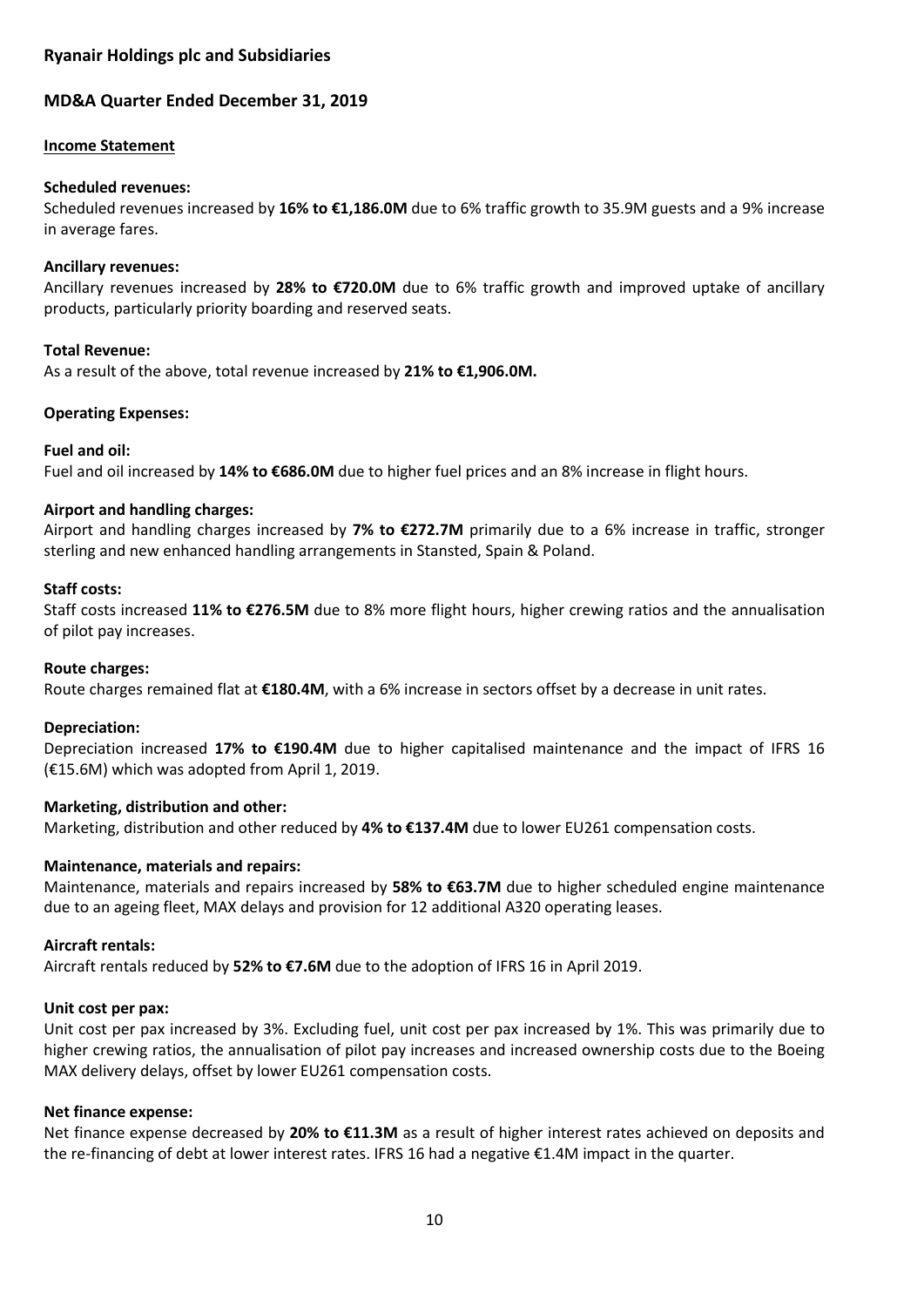### **Balance sheet:**

Gross cash increased by €417.1M to €3,612.0M at December 31, 2019.

Gross debt increased by €678.7M to €4,323.1M due to a new €750.0M low cost syndicated bank facility and the impact of IFRS 16 (€230.9M), offset by €296.4M debt repayments and €45.9M lease liability payments. €1,744.0M net cash was generated by operating activities. Net capital expenditure was €1,375.1M and shareholder returns amounted to €371.5M.

Net debt was €711.1M (including €230.9M IFRS 16 lease liability) at period end. (March 2019: €449.5M).

### **Shareholders' equity:**

Shareholders' equity increased by €1,042.8M to €6,257.7M in the period due to IFRS hedge accounting treatment for derivatives of €164.8M and consolidated profit after tax of €1,240.4M, offset by €371.5M shareholder returns.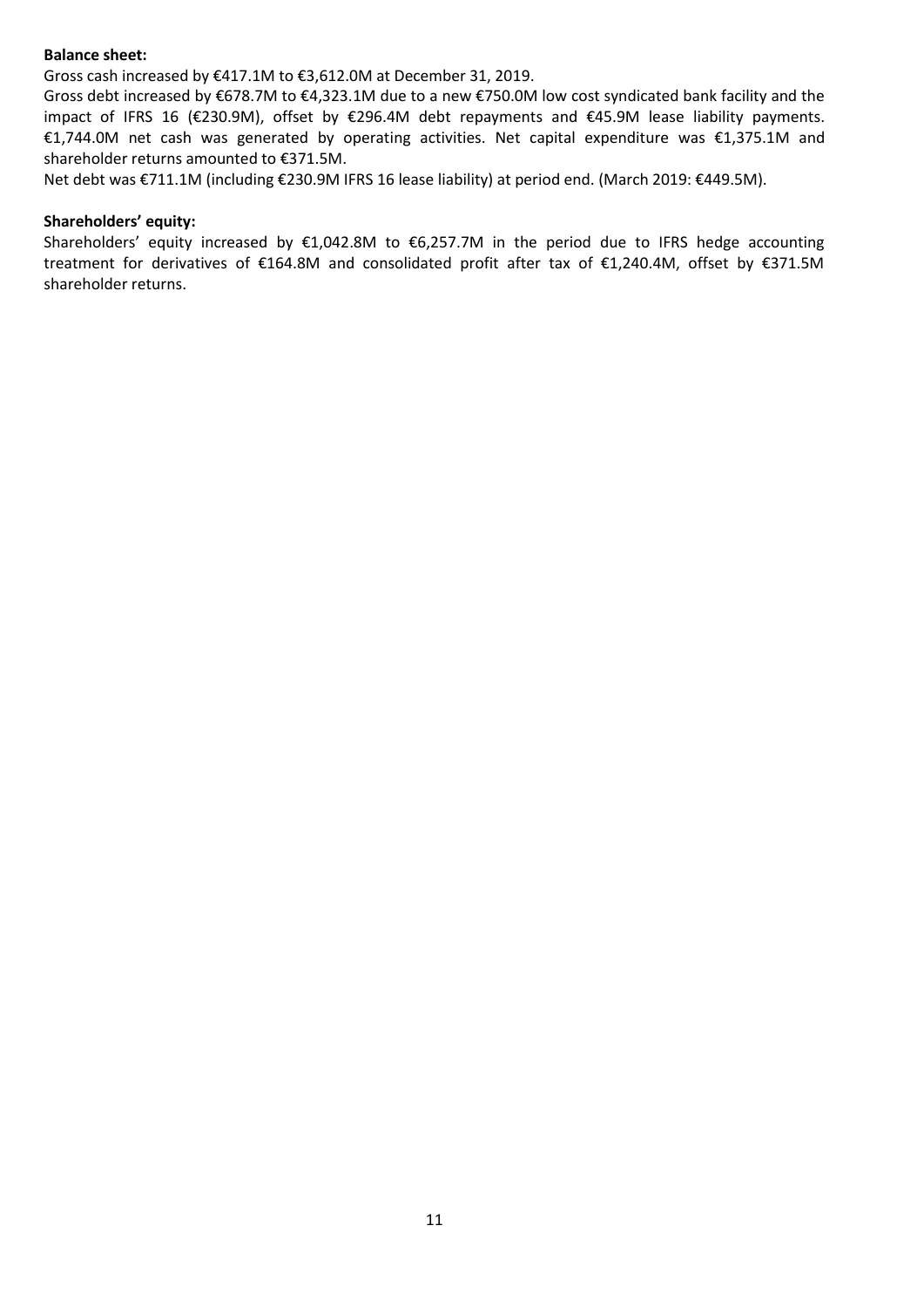# **MD&A Nine Months Ended December 31, 2019**

#### **Income Statement**

#### **Scheduled revenues:**

Scheduled revenues increased by **8% to €4,921.0M** due to 9% traffic growth to 121.6M guests offset by a 1% reduction in average fares.

### **Ancillary revenues:**

Ancillary revenues increased by **28% to €2,374.7M** due to 9% traffic growth and improved uptake of ancillary products, particularly priority boarding and reserved seats.

### **Total revenues:**

As a result of the above, total revenues increased by **14% to €7,295.7M**.

### **Operating Expenses:**

#### **Fuel and oil:**

Fuel and oil increased by **20% to €2,272.9M** due to higher fuel prices and an 11% increase in flight hours.

### **Airport and handling charges:**

Airport and handling charges increased by **11% to €932.9M** due to an 9% increase in traffic, new enhanced handling arrangements in Stansted, Spain & Poland, stronger sterling and the consolidation of Lauda (from August 2018).

### **Staff costs:**

Staff costs increased **15% to €859.9M** due to 11% more flight hours, the consolidation of Lauda (from August 2018), higher crewing ratios and the annualisation of pilot pay increases.

#### **Route charges:**

Route charges increased by **2% to €606.4M** due to an 9% increase in sectors, offset by a decrease in unit rates.

### **Depreciation:**

Depreciation increased **18% to €571.5M** due to the impact of IFRS 16 (€42.9M) which was adopted from April 2019 and the purchase of spare engines and Boeing MAX simulators.

### **Marketing, distribution and other:**

Marketing, distribution and other costs increased by **2% to €436.5M,** slower than traffic growth, due to lower EU261 compensation costs.

### **Maintenance, materials and repairs:**

Maintenance, materials and repairs increased by **45% to €200.9M** due to higher scheduled engine maintenance due to an ageing fleet and MAX delays, costs associated with the hand back of Airbus aircraft and maintenance provision for 12 additional A320 operating leases.

### **Aircraft rentals:**

Aircraft rentals reduced by **35% to €35.1M** due to the adoption of IFRS 16 in April 2019, which is offset by higher depreciation costs.

### **Unit cost per pax:**

Unit cost per pax increased by 4%. Excluding fuel, unit costs per pax increased by 2%. This was primarily due to higher crewing ratios, the annualisation of pilot pay increases, increased ownership costs due to the Boeing MAX delivery delays and the handback of Airbus leases, offset by lower EU261 compensation.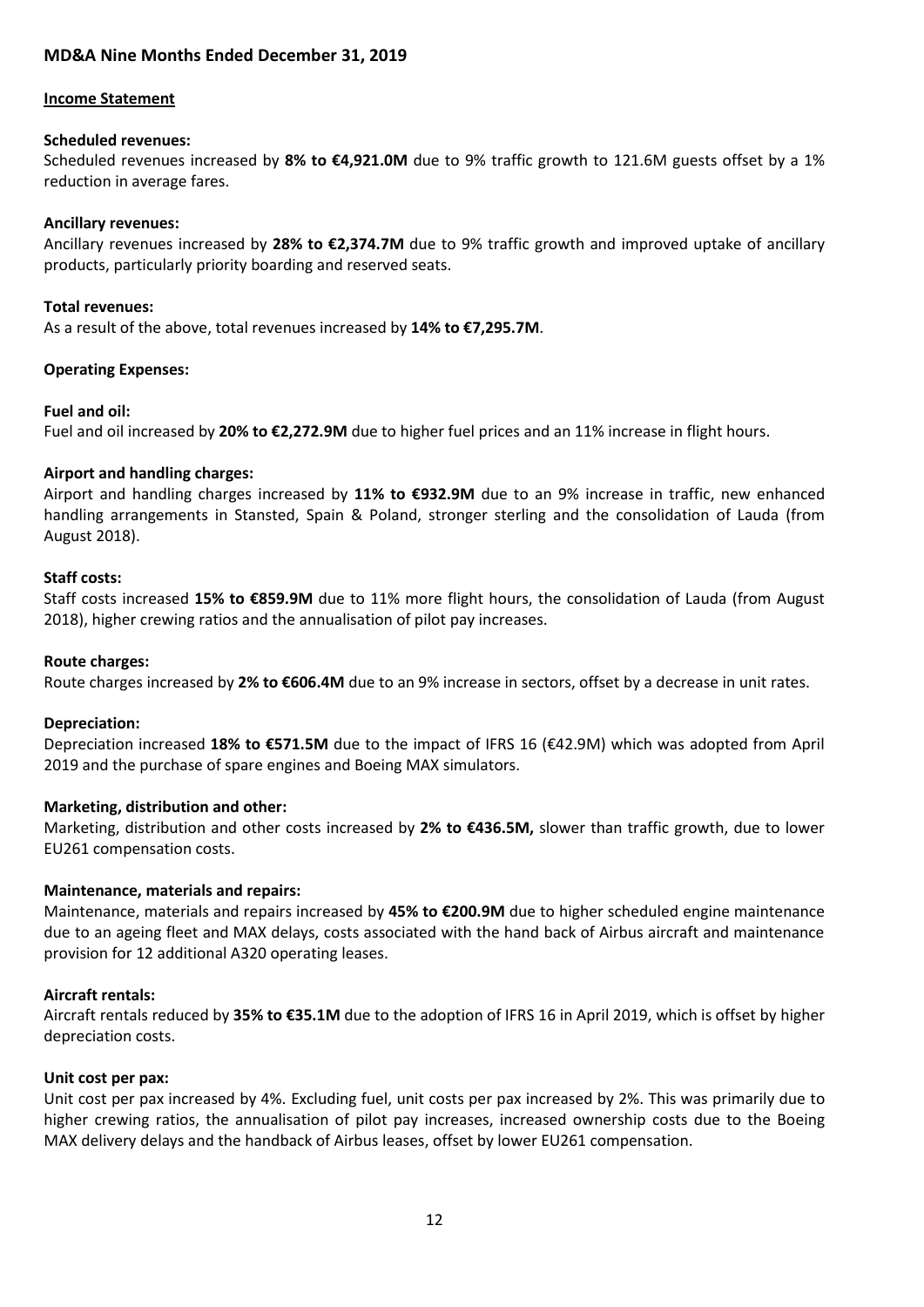### **Net finance expense:**

Net finance expense decreased **by 16% to €38.0M** primarily due to higher interest rates achieved on deposits and the re-financing of debt at lower interest rates. IFRS 16 had a negative impact of €4.0M in the nine month period.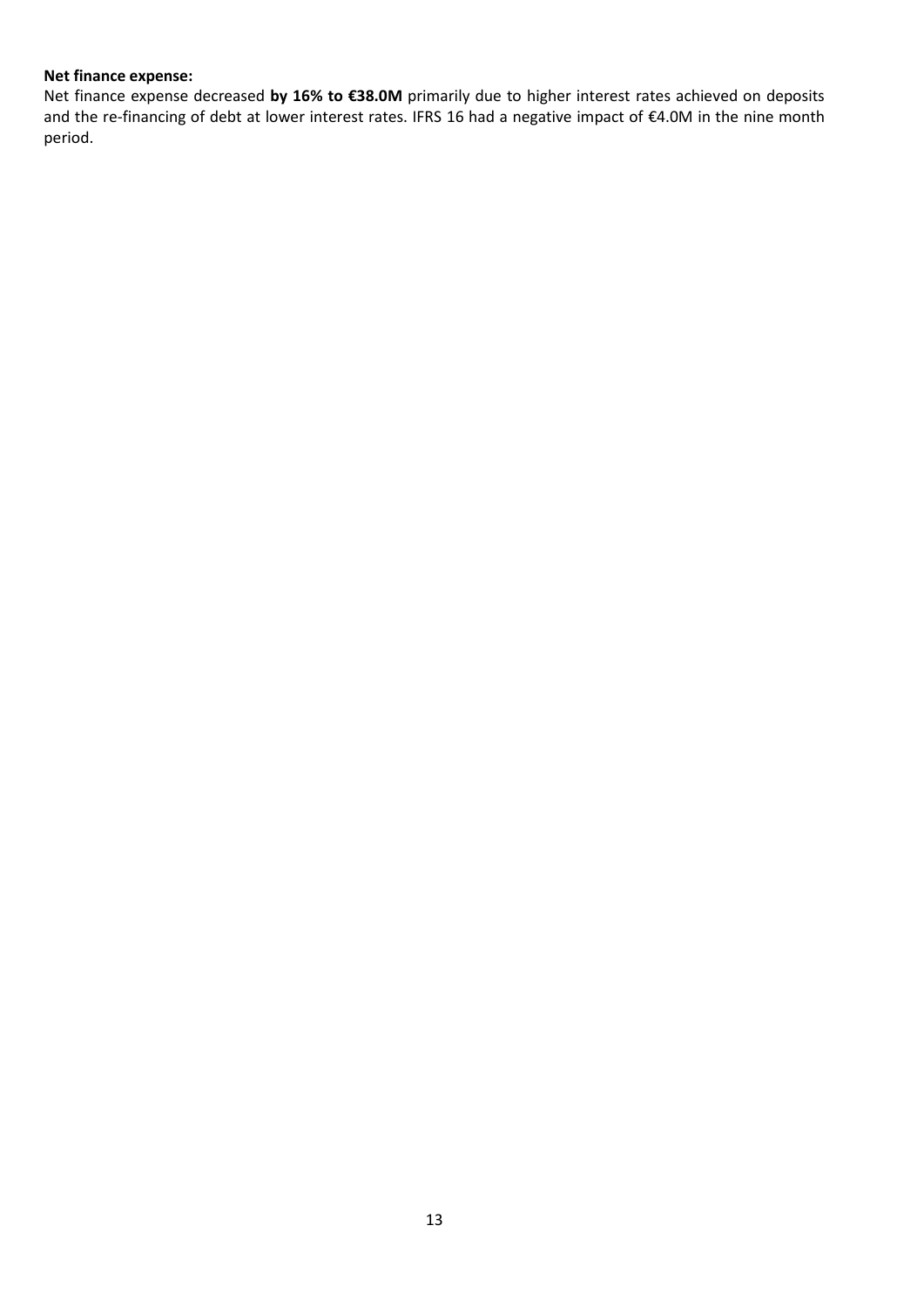# **Ryanair Holdings plc and Subsidiaries Interim Management Report**

### **Introduction**

This financial report for the nine months ended December 31, 2019 meets the reporting requirements pursuant to the Transparency (Directive 2004/109/EC) Regulations 2007 and Transparency Rules of the Central Bank of Ireland.

This interim management report includes the following:

- Principal risks and uncertainties relating to the remaining three months of the year;
- Related party transactions; and
- Post balance sheet events.

Results of operations for the nine months ended December 31, 2019 compared to the nine months ended December 31, 2018, including important events that occurred during the nine months, are set forth above in the MD&A.

# **Principal risks and uncertainties for the remainder of the year**

Among the factors that are subject to change and could significantly impact Ryanair's expected results for the remainder of the year are the airline pricing environment, capacity growth in Europe, fuel costs, competition from new and existing carriers, market prices for the replacement of aircraft, costs associated with environmental, safety and security measures, actions of the Irish, UK, European Union ("EU") and other governments and their respective regulatory agencies, delays in the delivery of contracted aircraft, weather related disruptions, ATC strikes and staffing related disruptions, uncertainties surrounding Brexit, fluctuations in currency exchange rates and interest rates, airport access and charges, labour relations, the economic environment of the airline industry, the general economic environment in Ireland, the UK, and Continental Europe, the general willingness of passengers to travel, other economic, social and political factors and unforeseen security events.

# **Board of Directors**

Details of the members of our Board of Directors are set forth on pages 111 and 112 of the Ryanair 2019 Annual Report.

**Related party transactions** – Please see Note 14.

**Post balance sheet events** – Please see Note 15.

# **Going concern**

Having considered the Group's principal risks and uncertainties and its financial position and cash flows, the Directors have formed a judgement, at the time of approving the interim financial statements, that there is a reasonable expectation that the Company and the Group as a whole have adequate resources to continue in operational existence for a period of at least twelve months from the date of approval of the interim financial statements. For this reason, they continue to adopt the going concern basis in preparing the interim financial statements.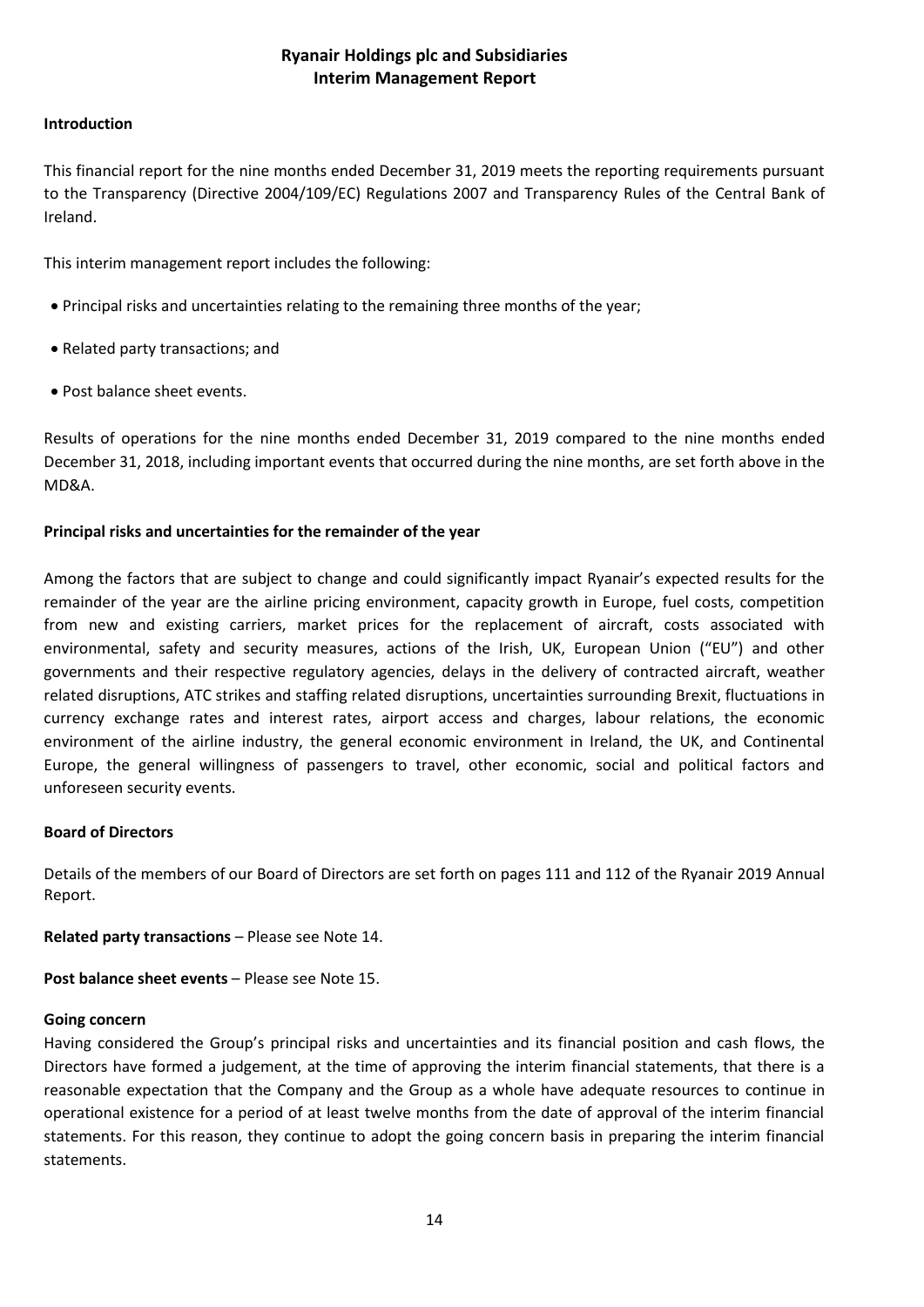# **Ryanair Holdings plc and Subsidiaries Notes forming Part of the Condensed Consolidated Interim Financial Statements**

## **1. Basis of preparation and significant accounting policies**

Ryanair Holdings plc (the "Company") is a company domiciled in Ireland. The unaudited condensed consolidated interim financial statements of the Company for the nine months ended December 31, 2019 comprise the Company and its subsidiaries (together referred to as the "Group").

These unaudited condensed consolidated interim financial statements ("the interim financial statements"), which should be read in conjunction with the Ryanair 2019 Annual Report for the year ended March 31, 2019, have been prepared in accordance with International Accounting Standard No. 34 "*Interim Financial Reporting*" as adopted by the EU ("IAS 34"). They do not include all of the information required for full annual financial statements, and should be read in conjunction with the most recent published consolidated financial statements of the Group. The consolidated financial statements of the Group as at and for the year ended March 31, 2019, are available at [http://investor.ryanair.com/.](http://investor.ryanair.com/)

The December 31, 2019 figures and the December 31, 2018 comparative figures do not constitute statutory financial statements of the Group within the meaning of the Companies Act, 2014. The consolidated financial statements of the Group for the year ended March 31, 2019, together with the independent auditor's report thereon, were filed with the Irish Registrar of Companies following the Company's Annual General Meeting and are also available on the Company's Website. The auditor's report on those financial statements was unqualified.

The Audit Committee, upon delegation of authority by the Board of Directors, approved the condensed consolidated interim financial statements for the nine months ended December 31, 2019 on January 31, 2020.

Except as stated otherwise below, this period's financial information has been prepared in accordance with the accounting policies set out in the Group's most recent published consolidated financial statements, which were prepared in accordance with IFRS as adopted by the EU and also in compliance with IFRS as issued by the International Accounting Standards Board (IASB).

# *Accounting for assets held for sale*

Non-current assets are classified as held-for sale if it is highly probable that they will be recovered primarily through sale rather than through continuing use. Such assets are generally measured at the lower of their carrying amount and fair value less costs to sell. Impairment losses on initial classification as held-for-sale or held-for distribution and subsequent gains and losses on re-measurement are recognised in the income statement. Once classified as held-for-sale, intangible assets and property, plant and equipment are no longer amortised or depreciated, and any equity-accounted investee is no longer equity accounted.

# *New IFRS standards and amendments adopted during the year*

The following new and amended IFRS standards, amendments and IFRIC interpretations, have been issued by the IASB, and have also been endorsed by the EU. These standards are effective for the first time for the Group's financial year beginning on April 1, 2019 and therefore have been applied by the Group in these condensed consolidated interim financial statements:

- IFRS 16 Leases (see below)
- Amendments to IFRS 9 Prepayment Features with Negative Compensation
- IFRIC 23 Uncertainty over Income Tax Treatments
- Amendments to IAS 28 Long-term Interests in Associates and Joint Ventures
- Amendments to IAS 19 Plan Amendment, Curtailment or Settlement
- Annual Improvements to IFRS Standards 2015 2017 Cycle various standards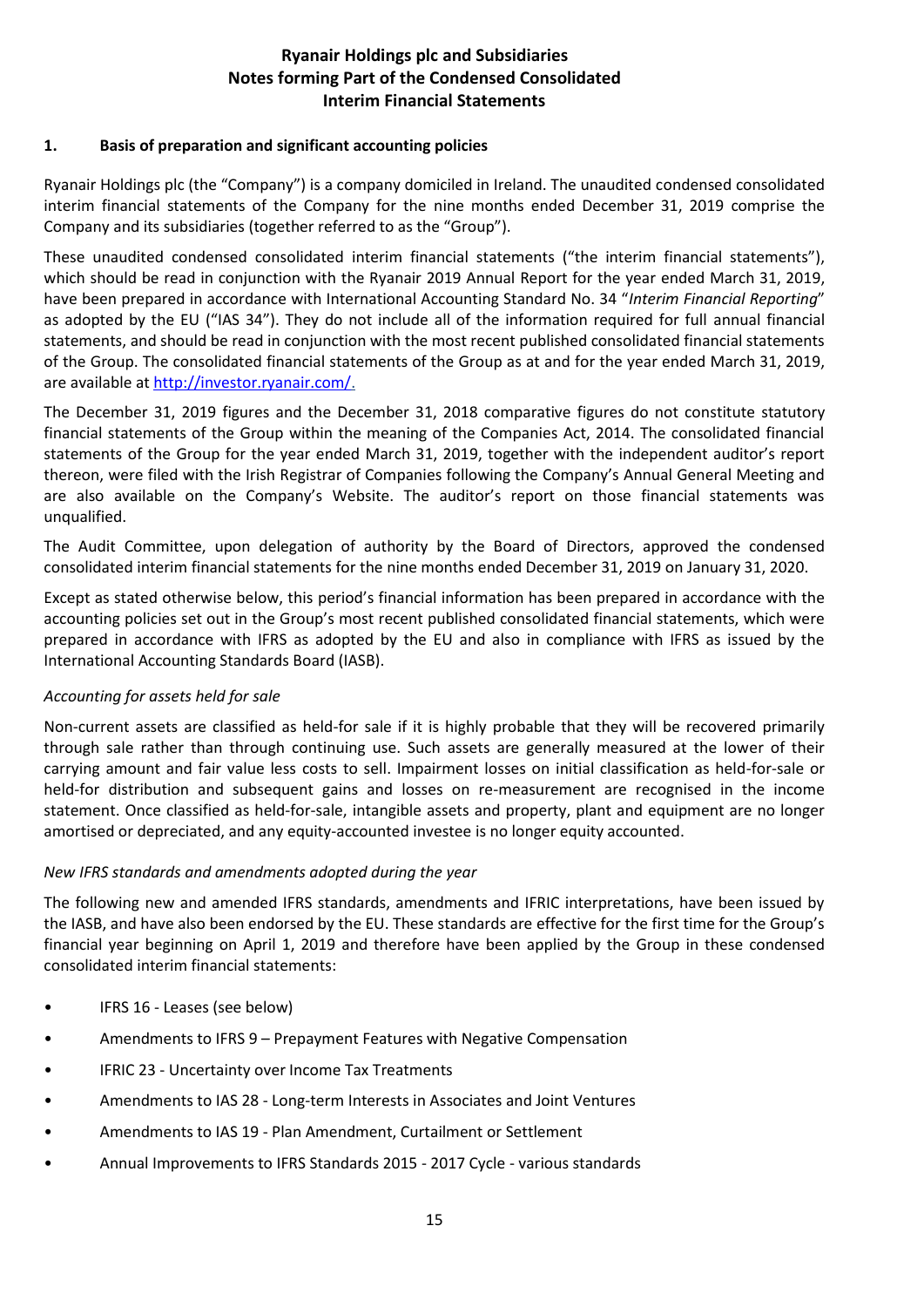With the exception of IFRS 16, the adoption of these new or amended standards did not have a material impact on the Group's financial position or results from operations in the nine months ended December 31, 2019. The impact of adoption of IFRS 16 is set out below.

### *IFRS 16 – Leases*

The Group has adopted IFRS 16 with effect from April 1, 2019. IFRS 16 introduces a single, on-balance sheet, lease accounting model for lessees. A lessee recognises a right-of-use asset representing its right to use the underlying asset and a lease liability representing its obligation to make lease payments.

The Group has applied IFRS 16 using the modified retrospective approach, under which the cumulative effect of initial application is recognised in retained earnings at April 1, 2019. Accordingly, the comparative information presented for 2018 has not been restated – i.e. it is presented, as previously reported, under IAS 17 and related interpretations. The details of the changes in accounting policies are disclosed below.

As a lessee, the Group previously classified leases as operating or finance leases based on its assessment of whether the lease transferred substantially all of the risks and rewards of ownership. Under IFRS 16, the Group recognises right-of-use assets and lease liabilities for most leases i.e. these leases are on-balance sheet.

The Group has elected not to recognise right-of-use assets and lease liabilities for some leases of low-value assets and has applied the exemption not to recognise right-of-use assets and liabilities for leases with terms less than 12 months.

The Group recognises a right-of-use asset and a lease liability at the lease commencement date. The right-ofuse asset is initially measured at cost, and subsequently at cost less any accumulated depreciation and impairment losses, and adjusted for certain re-measurements of the lease liability. The lease liability is initially measured at the present value of the lease payments that are not paid at the commencement date, discounted using the interest rate implicit in the lease or, if that rate cannot be readily determined, the Group's incremental borrowing rate. Generally, the Group uses its incremental borrowing rate as the discount rate.

The Group has determined the lease term for some lease contracts in which it is a lessee that include renewal options. The assessment of whether the Group is reasonably certain to exercise such options impacts the lease term, which significantly affects the amount of lease liabilities and right-of-use assets recognised. As at December 31, 2019, the Group's right-of-use assets relate to leased aircraft.

The impact of the IFRS 16 transition increased non-current assets on April 1, 2019 by €130.7M, increased liabilities by €140.4M and reduced equity (distributable reserves) by €9.7M.

When measuring lease liabilities for leases that were previously classified as operating leases, the Group has discounted lease payments using its incremental borrowing rate at April 1, 2019, the rates which ranged from between 2.5% and 3.0%.

Impact of IFRS 16 in the nine-month period:

During the nine-month period ended December 31, 2019 non-current assets increased by €93.7M and liabilities increased by €90.5M (net) due to the addition of 15 leased aircraft to the fleet.

The Group has recognised depreciation and interest expenses instead of operating lease expenses in relation to those leases under IFRS 16. During the nine months ended December 31, 2019, the Group recognised €42.9M of depreciation expense and €4.0M of lease interest expenses from these leases in the condensed consolidated interim income statement.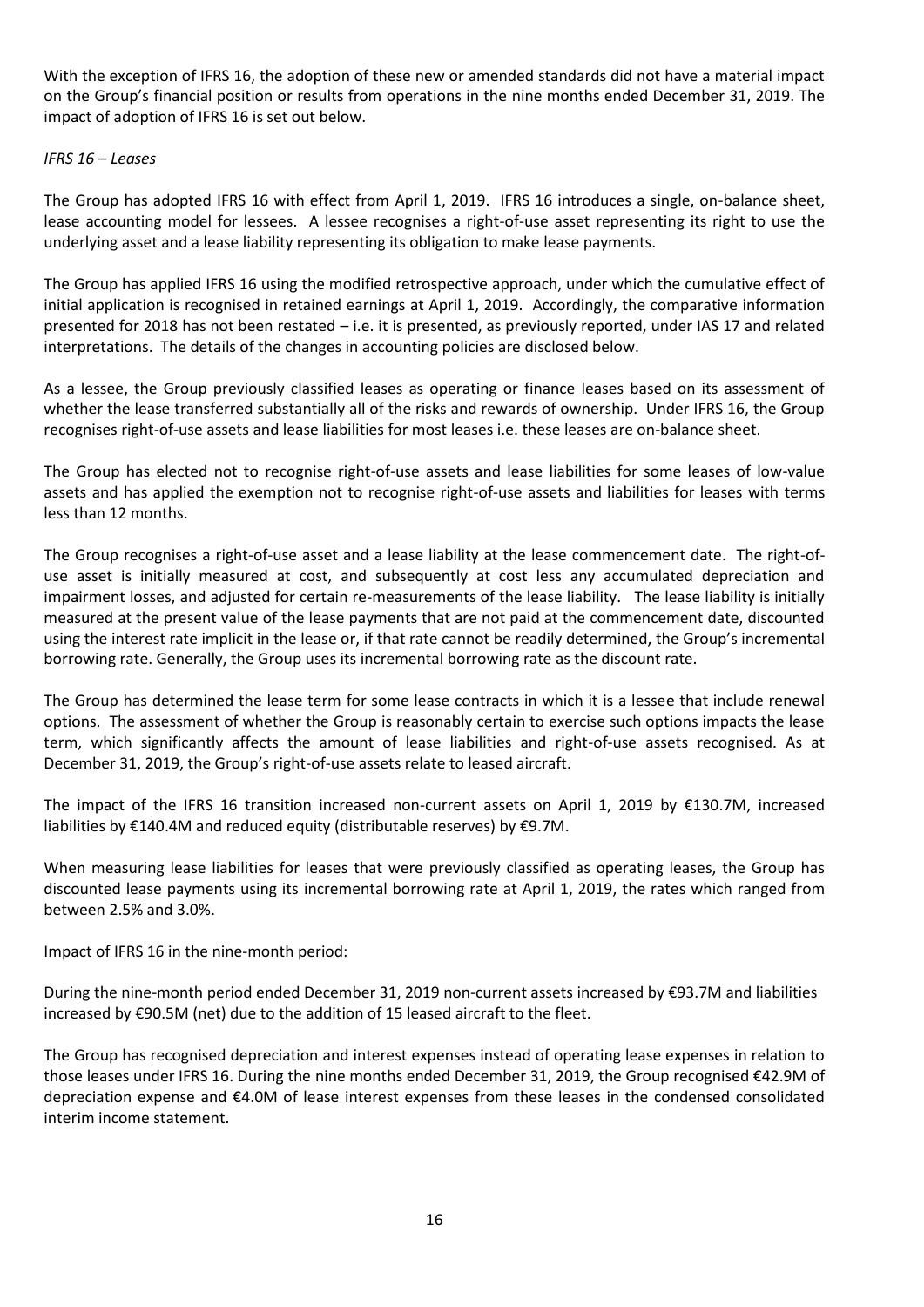## *New IFRS standards and amendments issued but not yet effective*

The following new or revised IFRS standards and IFRIC interpretations will be adopted for the purposes of the preparation of future financial statements, where applicable. While under review, we do not anticipate that the adoption of the other new or revised standards and interpretations will have a material impact on our financial position or results from operations:

- Amendments to References to Conceptual Framework in IFRS Standards (effective for fiscal periods beginning on or after January 1, 2020)
- Amendments to IFRS 3 Definition of a Business (effective for fiscal periods beginning on or after January 1, 2020)\*
- Amendments to IAS 1 and IAS 8 Definition of Material (effective for fiscal periods beginning on or after January 1, 2020)
- IFRS 17 Insurance Contracts (effective for fiscal periods beginning on or after January 1, 2021)\*
- Interest Rate Benchmark Reform (Amendments to IFRS 9, IAS 39 and IFRS 7)

\*These standards or amendments to standards are not as yet EU endorsed

# **2. Judgements and estimates**

The preparation of financial statements requires management to make judgements, estimates and assumptions that affect the application of accounting policies and the reported amounts of assets and liabilities, income and expense. Actual results may differ from these estimates.

In preparing these condensed consolidated interim financial statements, the significant judgements made by management in applying the Group's accounting policies and the key sources of estimation uncertainty were the same as those that applied in the most recent published consolidated financial statements.

# **3. Seasonality of operations**

The Group's results of operations have varied significantly from quarter to quarter, and management expects these variations to continue. Among the factors causing these variations are the airline industry's sensitivity to general economic conditions and the seasonal nature of air travel. Accordingly, the first half-year typically results in higher revenues and results.

# **4. Income tax**

The Group's consolidated effective tax rate in respect of operations for the nine-months ended December 31, 2019 was 7.5% (December 31, 2018: 8.1%). The tax charge for the nine-months ended December 31, 2019 of €100.6M (December 31, 2018: €95.3M) comprises a current tax charge of €146.1M and a deferred tax credit of €45.5M primarily relating to the temporary differences for property, plant and equipment and net operating losses.

# **5. Share based payments**

The terms and conditions of the share option programme are disclosed in the most recent, published, consolidated financial statements. The charge of €5.9M in the nine months ended December 31, 2019 (December 31, 2018: €7.5M) is the fair value of options granted in prior periods, which is being recognised within the income statement in accordance with employee services rendered. During the period 1.9M ordinary shares were issued at a strike price between €6.25 and €6.74 per share following the exercise of vested options.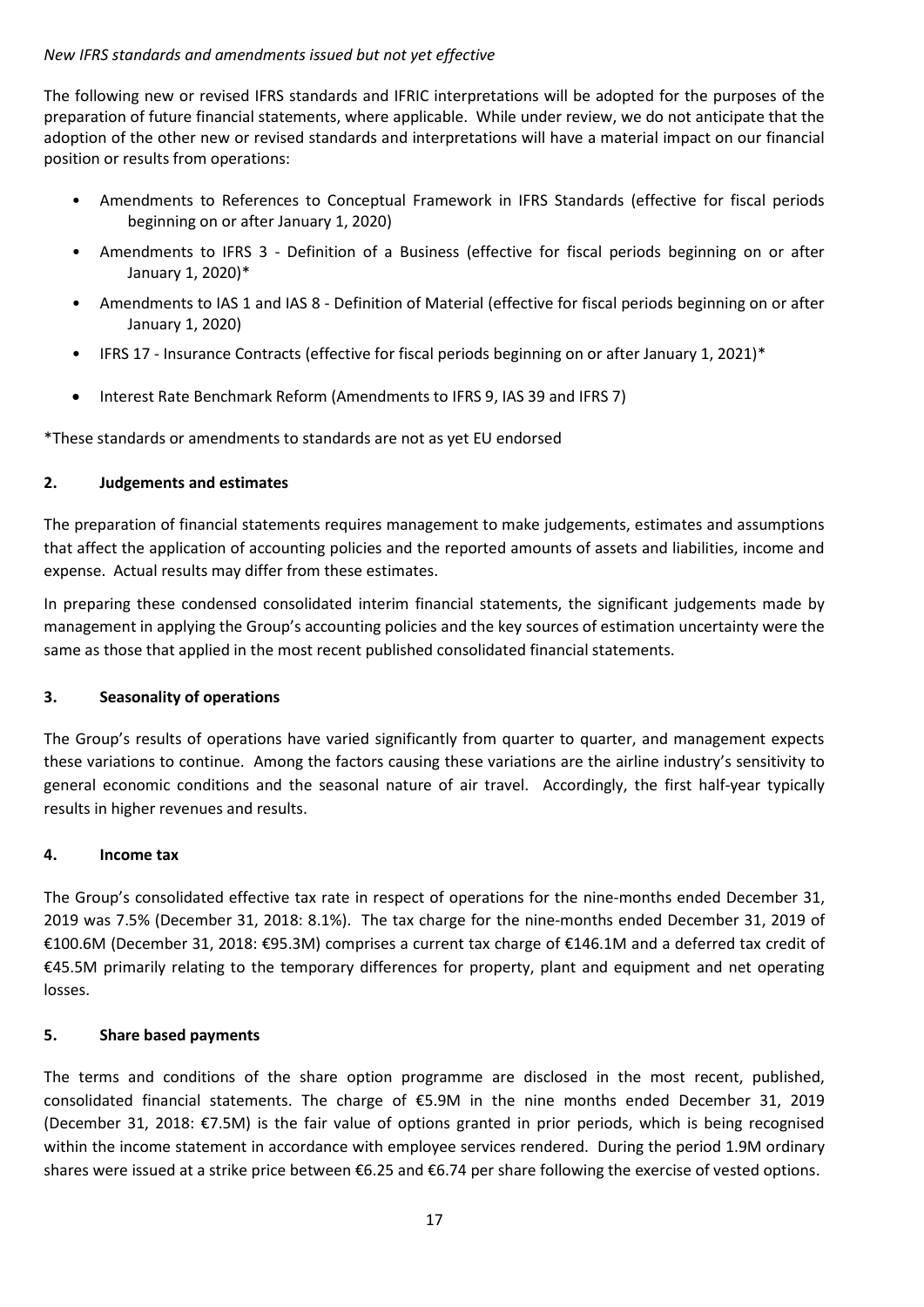## **6. Contingencies**

The Group is engaged in litigation arising in the ordinary course of its business. The Group does not believe that any such litigation will individually, or in aggregate, have a material adverse effect on the financial condition of the Group. Should the Group be unsuccessful in these litigation actions, management believes the possible liabilities then arising cannot be determined but are not expected to materially adversely affect the Group's results of operations or financial position.

## **7. Capital commitments**

At December 31, 2019 the Group had an operating fleet of 445 (2018: 456) Boeing 737 and 23 (2018: 11) Airbus A320 aircraft. The Group has agreed to purchase up to 210 (135 firm and 75 options) Boeing 737-MAX-200 aircraft from the Boeing Corporation during the periods over the next four years.

## **8. Analysis of operating segment**

The Group determines and presents operating segments based on the information that internally is provided to the Group CEO, who is the Company's Chief Operating Decision Maker (CODM). There have been no changes to the basis of segmentation or the measurement basis for the segment profit or loss since the prior year. The intent to create a new Group structure was announced in February 2019. The Group currently comprises four separate airlines, Buzz, Lauda, Malta Air (established in June 2019) and Ryanair DAC. While good progress has been made in developing our Group airlines, we have not yet finalised the operational structures, the basis of allocation of capital and resources and the form and content of reporting of performance.

Accordingly, the Group remained managed as a single business unit and is reported as a single reportable segment. We expect the implementation of the group structure will be finalised in the coming months, at which stage the basis of segmentation will be reviewed and updated, where necessary, in our March 31, 2020 Annual Report.

The CODM assessed the performance of the business based on the profit/(loss) after tax of the Group for the nine months.

Reportable segment information is presented as follows:

|                                | <b>Nine</b>    | Nine       |
|--------------------------------|----------------|------------|
|                                | months         | months     |
|                                | <b>Ended</b>   | Ended      |
|                                | <b>Dec 31,</b> | Dec 31,    |
|                                | 2019           | 2018       |
|                                | EM             | <u>€M</u>  |
|                                |                |            |
| Revenues                       | 7,295.7        | 6,419.4    |
|                                |                |            |
| <b>Profit after tax</b>        | 1,240.4        | 1,084.6    |
|                                |                |            |
|                                | <b>Total</b>   | Total      |
|                                | At Dec 31,     | At Mar 31, |
|                                | 2019           | 2019       |
|                                | EM             | <u>€M</u>  |
| Reportable segment assets      | 14,861.0       | 13,250.7   |
| Reportable segment liabilities | 8,603.3        | 8,035.8    |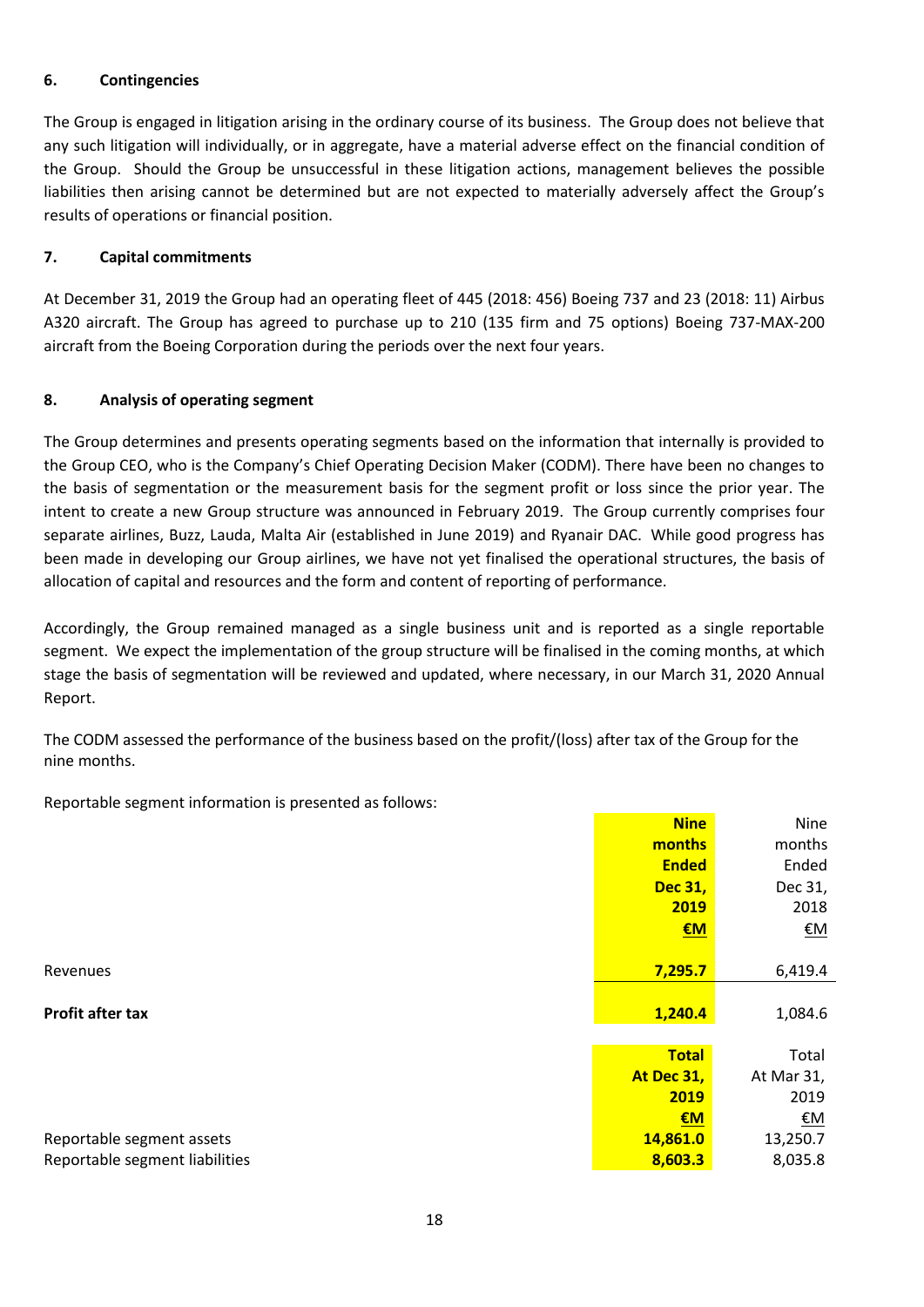The Company has two main categories of revenue, scheduled revenues and ancillary revenues. The split of revenues between these two categories is as shown on the face of the consolidated condensed interim income statement.

# **9. Earnings per share**

|                                                               | <b>Quarter</b> | Quarter  | <b>Nine</b>    | <b>Nine</b>   |
|---------------------------------------------------------------|----------------|----------|----------------|---------------|
|                                                               | <b>Ended</b>   | Ended    | <b>Months</b>  | <b>Months</b> |
|                                                               |                |          | <b>Ended</b>   | Ended         |
|                                                               | <b>Dec 31.</b> | Dec 31.  | <b>Dec 31.</b> | Dec 31,       |
|                                                               | 2019           | 2018     | 2019           | 2018          |
|                                                               |                |          |                |               |
| Basic earnings per ordinary share $(\epsilon)$                | 0.0791         | (0.0583) | 1.1077         | 0.9457        |
| Diluted earnings per ordinary share $(\epsilon)$              | 0.0784         | (0.0580) | 1.1026         | 0.9388        |
| Weighted average number of ordinary shares (in M's) – basic   | 1,109.6        | 1,133.5  | 1,119.8        | 1,146.9       |
| Weighted average number of ordinary shares (in M's) – diluted | 1.119.2        | 1,139.8  | 1.125.0        | 1,155.3       |

Diluted earnings per share takes account of the potential future exercises of share options granted under the Company's share option schemes and the weighted average number of shares includes weighted average share options assumed to be converted of €5.3M (2018: €8.4M).

# **10. Property, plant and equipment**

# *Acquisitions and disposals*

Capital expenditure in the nine-months ended December 31, 2019 amounted to €1,375.1M and primarily relates to aircraft deposits, spare engines, simulators and heavy maintenance checks.

# **11. Assets held for sale**

In August 2019, the Company entered into an agreement to sell 10 Boeing 737-800 aircraft for delivery in FY20 and FY21. 3 of these aircraft were sold in the quarter ended December 31, 2019. The remaining 7 aircraft are presented as assets held for sale as at December 31, 2019 and are stated at the lower of their carrying amount and fair value less costs to sell.

# **12. Financial instruments and financial risk management**

The Group is exposed to various financial risks arising in the normal course of business. The Group's financial risk exposures are predominantly related to commodity price, foreign exchange and interest rate risks. The Group uses financial instruments to manage exposures arising from these risks.

These interim financial statements do not include all financial risk management information and disclosures required in the annual financial statements, and should be read in conjunction with the Ryanair 2019 Annual Report. There have been no changes in our risk management policies during the year.

# *Fair value hierarchy*

Financial instruments measured at fair value in the balance sheet are categorised by the type of valuation method used. The different valuation levels are defined as follows:

• Level 1: quoted prices (unadjusted) in active markets for identical assets or liabilities that the Group can access at the measurement date.

- Level 2: inputs other than quoted prices included within Level 1 that are observable for that asset or liability, either directly or indirectly.
- Level 3: significant unobservable inputs for the asset or liability.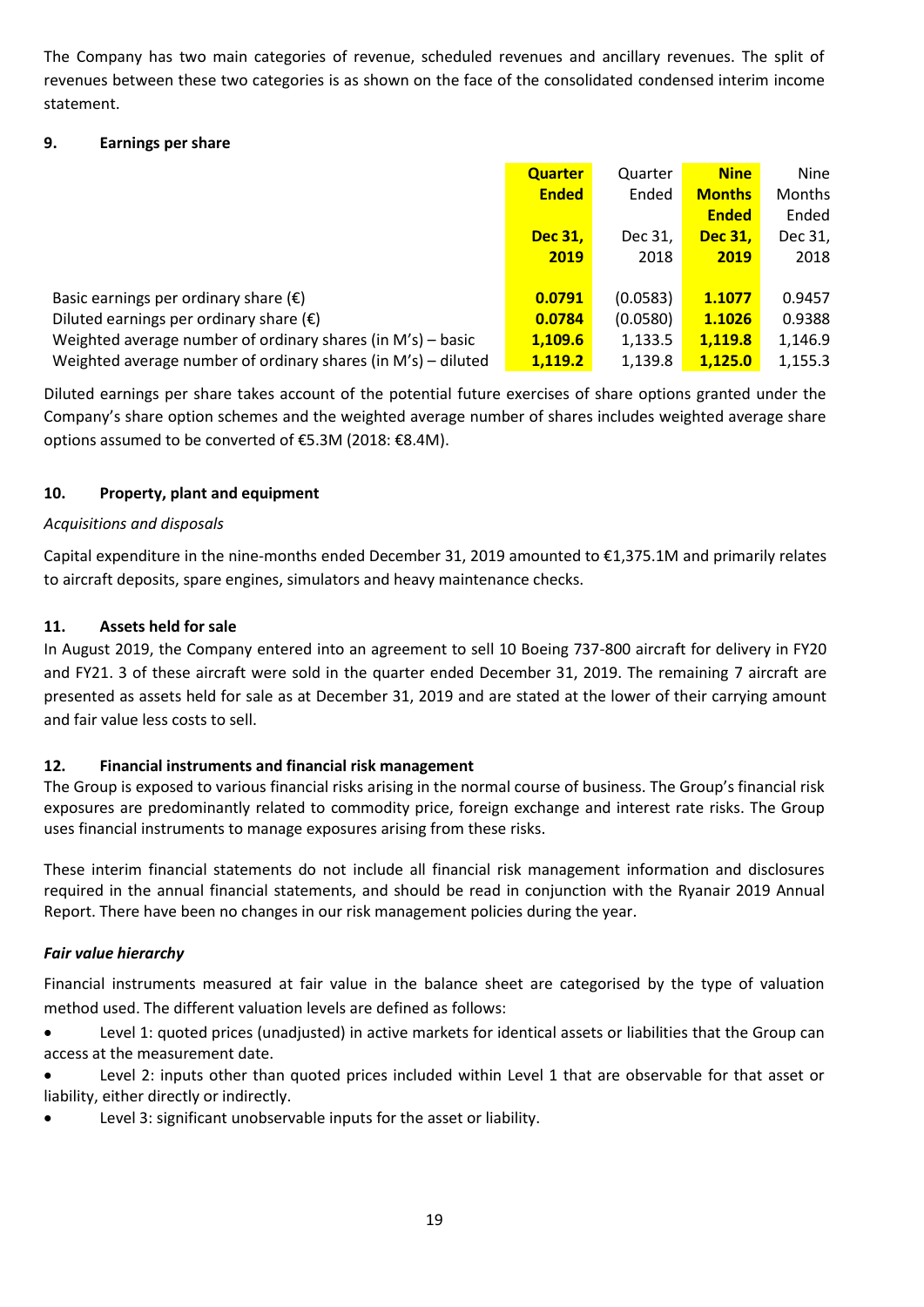# *Fair value estimation*

Fair value is the price that would be received to sell an asset, or paid to transfer a liability, in an orderly transaction between market participants at the measurement date. The following methods and assumptions were used to estimate the fair value of each material class of the Group's financial instruments:

## *Financial instruments measured at fair value*

• **Derivatives – interest rate swaps:** Discounted cash flow analyses have been used to determine the fair value, taking into account current market inputs and rates. (Level 2)

• **Derivatives – currency forwards and aircraft fuel contracts:** A comparison of the contracted rate to the market rate for contracts providing a similar risk profile at December 31, 2019 has been used to establish fair value. (Level 2)

The Group policy is to recognise any transfers between levels of the fair value hierarchy as of the end of the reporting period during which the transfer occurred. During the nine months ended December 31, 2019, there were no reclassifications of financial instruments and no transfers between levels of the fair value hierarchy used in measuring the fair value of financial instruments.

## *Financial instruments not measured at fair value*

• **Long-term debt:** The repayments which Ryanair is committed to make have been discounted at the relevant market rates of interest applicable (including credit spreads) at December 31, 2019 to arrive at a fair value representing the amount payable to a third party to assume the obligations.

There were no significant changes in the business or economic circumstances during the nine months ended December 31, 2019 that affect the fair value of our financial assets and financial liabilities.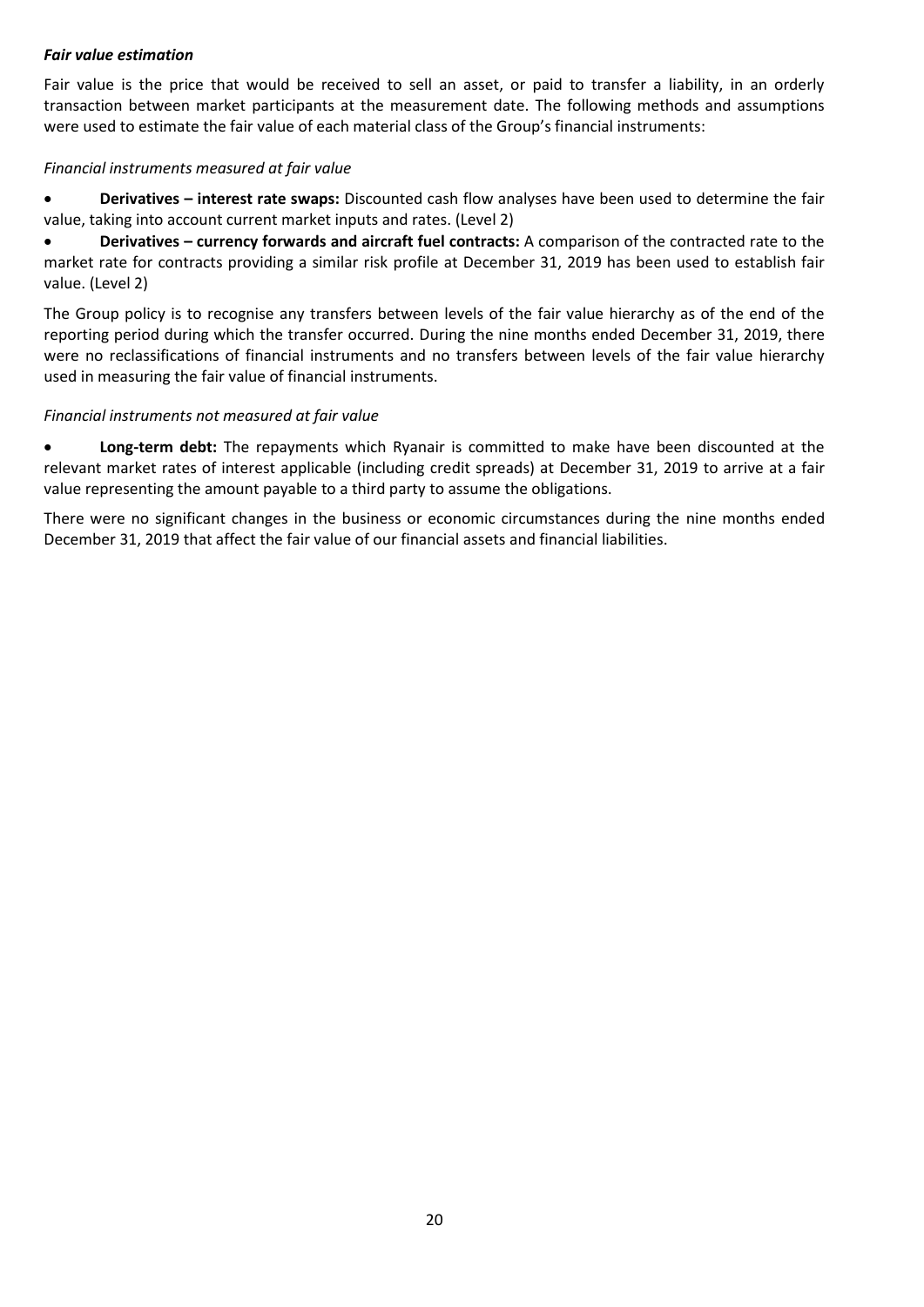# **12. Financial instruments and financial risk management (continued)**

The fair value of financial assets and financial liabilities, together with the carrying amounts in the condensed consolidated financial balance sheet, are as follows:

|                                          | At Dec 31,      | At Dec 31,   | At Mar 31, | At Mar 31, |
|------------------------------------------|-----------------|--------------|------------|------------|
|                                          | 2019            | 2019         | 2019       | 2019       |
|                                          | <b>Carrying</b> | Fair         | Carrying   | Fair       |
|                                          | <b>Amount</b>   | <b>Value</b> | Amount     | Value      |
| <b>Non-current financial assets</b>      | €M              | €M           | €M         | <u>€M</u>  |
| Derivative financial instruments:        |                 |              |            |            |
| - U.S. dollar currency forward contracts | 237.3           | 237.3        | 220.7      | 220.7      |
| - Jet fuel derivative contracts          | 15.2            | 15.2         | 4.5        | 4.5        |
| - Interest rate swaps                    | 3.3             | 3.3          | 2.3        | 2.3        |
|                                          | 255.8           | 255.8        | 227.5      | 227.5      |
| <b>Current financial assets</b>          |                 |              |            |            |
| Derivative financial instruments:        |                 |              |            |            |
| - U.S. dollar currency forward contracts | 235.5           | 235.5        | 307.0      | 307.0      |
| - Jet fuel & carbon derivative contracts | 44.4            | 44.4         |            |            |
| - Interest rate swaps                    | 1.7             | 1.7          | 1.7        | 1.7        |
|                                          | 281.6           | 281.6        | 308.7      | 308.7      |
| Trade receivables*                       | 74.6            |              | 59.5       |            |
| Cash and cash equivalents*               | 2,156.6         |              | 1,675.6    |            |
| Financial asset: cash > 3 months*        | 1,421.0         |              | 1,484.4    |            |
| Restricted cash*                         | 34.4            |              | 34.9       |            |
| Other assets*                            | 1.1             |              | 0.8        |            |
|                                          | 3,969.3         | 281.6        | 3,563.9    | 308.7      |
| <b>Total financial assets</b>            | 4,225.1         | 537.4        | 3,791.4    | 536.2      |
|                                          |                 |              |            |            |
|                                          | At Dec 31,      | At Dec 31,   | At Mar 31, | At Mar 31, |
|                                          | 2019            | 2019         | 2019       | 2019       |
|                                          | <b>Carrying</b> | <b>Fair</b>  | Carrying   | Fair       |
|                                          | <b>Amount</b>   | <b>Value</b> | Amount     | Value      |
| <b>Non-current financial liabilities</b> | €M              | €M           | €M         | <u>€M</u>  |
| Derivative financial instruments:        |                 |              |            |            |
| - U.S. dollar currency forward contracts | 5.7             | 5.7          | 8.0        | 8.0        |
| - Jet fuel contracts                     |                 |              |            |            |
|                                          | 5.7             | 5.7          | 8.0        | 8.0        |
| Long-term debt                           | 1,393.5         | 1,404.0      | 892.8      | 906.8      |
| <b>Bonds</b>                             | 2,443.4         | 2,517.6      | 2,442.2    | 2,509.1    |
|                                          | 3,842.6         | 3,927.3      | 3,343.0    | 3,423.9    |
| <b>Current financial liabilities</b>     |                 |              |            |            |
| Derivative financial instruments:        |                 |              |            |            |
| - Jet fuel & carbon derivative contracts | 16.0            | 16.0         | 189.7      | 189.7      |
| - U.S. dollar currency forward contracts | 0.4             | 0.4          |            |            |
|                                          | 16.4            | 16.4         | 189.7      | 189.7      |
| Current maturities of debt               | 255.3           | 255.3        | 309.4      | 309.4      |
| Trade payables*                          | 1,601.8         |              | 573.8      |            |
| Accrued expenses*                        | 415.4           |              | 320.8      |            |
|                                          | 2,288.9         | 271.7        | 1,393.7    | 499.1      |
| <b>Total financial liabilities</b>       | 6,131.5         | 4,199.0      | 4,736.7    | 3,923.0    |
|                                          |                 |              |            |            |

*\*The fair value of these financial instruments approximate their carrying values due to the short-term nature of the instruments.*